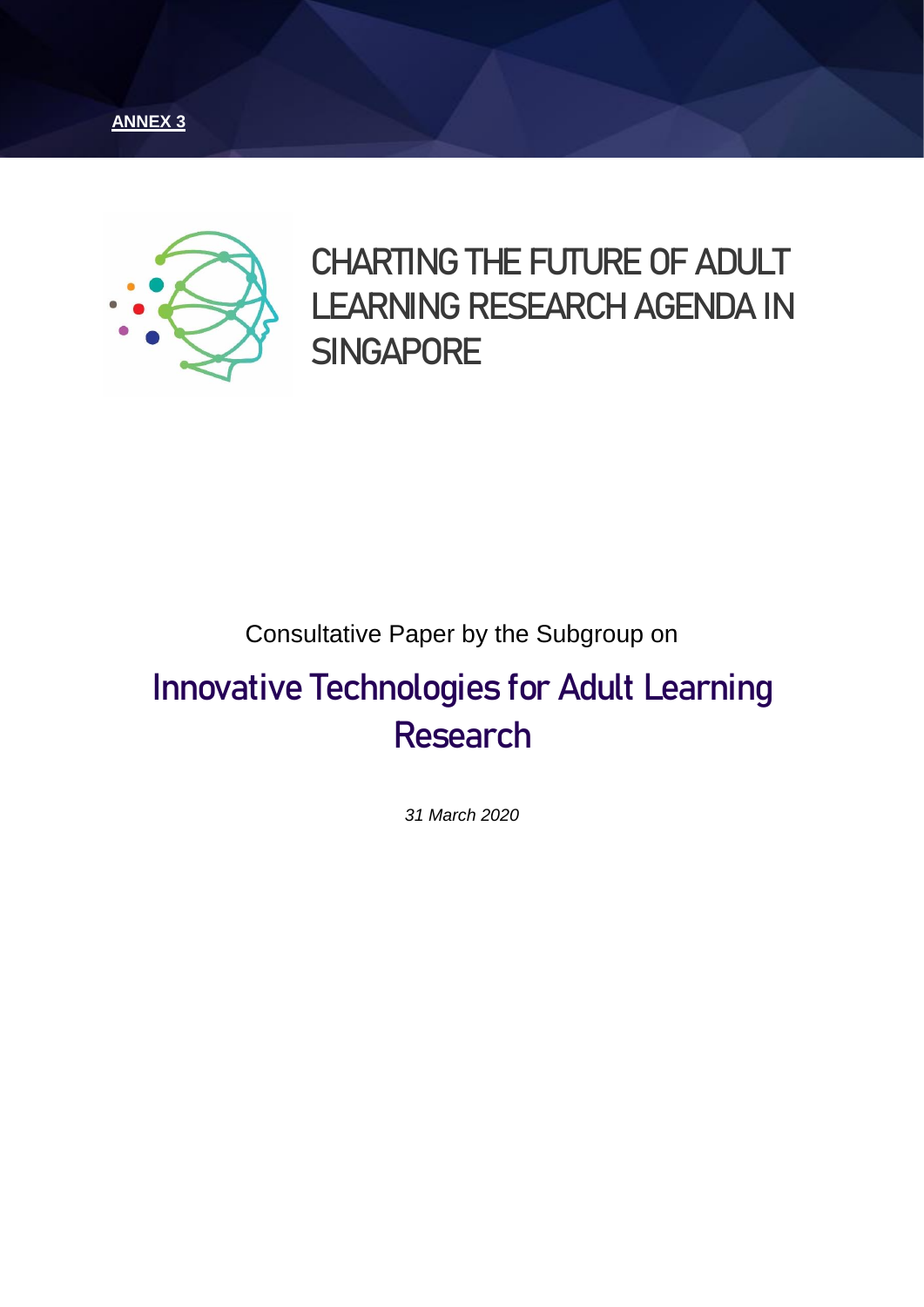#### **Note**

This consultative paper is an output of the Subgroup of the Taskforce on the Future of Adult Learning Research Singapore on the focus research area 'Innovative Technologies and Adult Learning Research'. It provides the Subgroup's recommendations, drawing out the novelty and strategic importance, scope, capacity, and translation in addressing the focus research area. The principal authors are: Helen Bound, Tan Seng Chee, Kan Min Yen and Bi Xiao Fang. The authors would like to acknowledge the helpful comments and suggestions on the draft provided by Tan Woei Wan, Looi Chee Kit and Eric Chua.

The views and suggestions presented in this paper are those of the authors as listed. The contents are intended for discussion and generating ideas, and are not necessarily the views or policy prescriptions of the Institute for Adult Learning (IAL).

This paper should be attributed as Bound, H., Tan, S. C., Kan, M. Y., & Bi, X. F. (2020). Taskforce on the Future of Adult Learning Research Singapore: Consultative Paper by the Subgroup on 'Innovative Technologies and Adult Learning Research'.

This paper remains the copyright of the authors listed and may not be reproduced without their permission. For further information on this paper, please email research@ial.edu.sg. For further information on the work of the Taskforce on the Future of Adult Learning Research Singapore, see [https://ial.edu.sg.](https://ial.edu.sg/)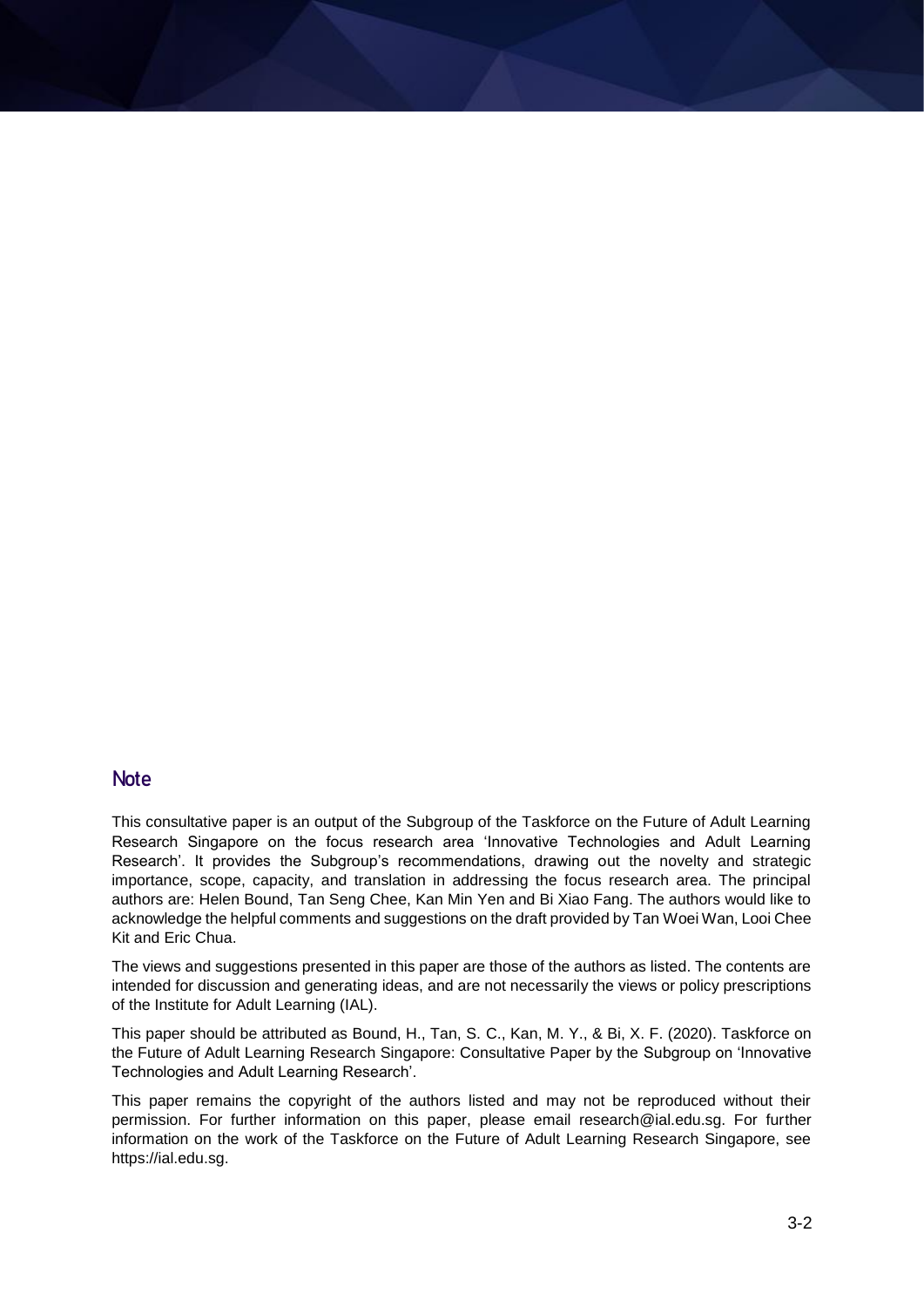### **Introduction**

This consultative paper seeks to capture the thinking and approaches the Taskforce has developed to date in the area of Innovative Technologies and Adult Learning Research, within the context of the future of research in adult learning. The bulk of the paper then addresses the areas identified in the scope for innovative technologies and adult learning — learning innovation and technology, context and capability development, and the business of education and impact.

# **Novelty and Strategic Importance**

Innovative technologies and learning are the core foci of this area of research. With the current focus on artificial intelligence (AI), it is important to delineate this as a subarea of innovative technologies as a whole that we envision to be pursued strategically. AI (and its subfield of machine learning) constitutes a particular category of research that can be integrated well with adult learning, but certainly does not constitute the only technological means to accomplish adult learning research; other areas such as suitability of use/application (translation), student assessment and modelling, and human-computer interaction (e.g. through different computing devices) are also meaningful and useful strategies that undergird this taskforce area and the entire adult learning research area as a whole.

As a tool. While innovative technologies immediately indicate novelty, such technologies by themselves are rarely helpful for adult learning, unless coupled with appropriate understanding of learning. This link is not only novel but of strategic importance in considering how to move forward thinking, policy and its implementation in developing Singapore's workforce and in community engagement and interaction. The potential of innovative technologies can far outstrip traditional understandings of learning based on largely cognitive, behaviourist approaches encapsulated in competencies and ideas of skills that bring to mind technical skills and generic skills. To make effective use of advances in technology, it is necessary to also bring our thinking of learning and skills forward in tandem to better reflect the complexities of everyday lives and system ecologies; that is, a shift to a focus on learning and technology as a tool, and a shift away from the technology unto itself.

**Future-oriented.** We also draw attention to a future-oriented understanding and innovative technologies for learning. By 'future-oriented', it is necessary to consider what it means for citizens, workers, institutions, employers, organisations and policy makers to develop people for unknown futures. Our education policies have evolved over the years in changing contexts, from efficiency-driven, to ability-driven, and to the current learner-centric value-driven phase. The current emphasis is to maximise the potential of every individual for the knowledge economy. We need to develop workers with a growth mindset, curiosity of mind, and a sense of social responsibility. To prepare for the rapidly changing socio-economic-political landscape, the focus is on the unknown, as whatever scenarios may be envisaged, none may be currently realised. This necessitates different ways of thinking about research itself, perhaps requiring a shift from research on to research with stakeholders. Additionally, researchers need to carefully consider the conceptualisations they bring to their research and if they are rooted in discourses, forms of production, environments of old, and ask the question "will the conceptualisation(s) be forward-thinking and future-oriented?"

**Holistic.** In addition, the future trend in adult learning research is expected to be holistic in several ways. First, being holistic in how workforce and community development is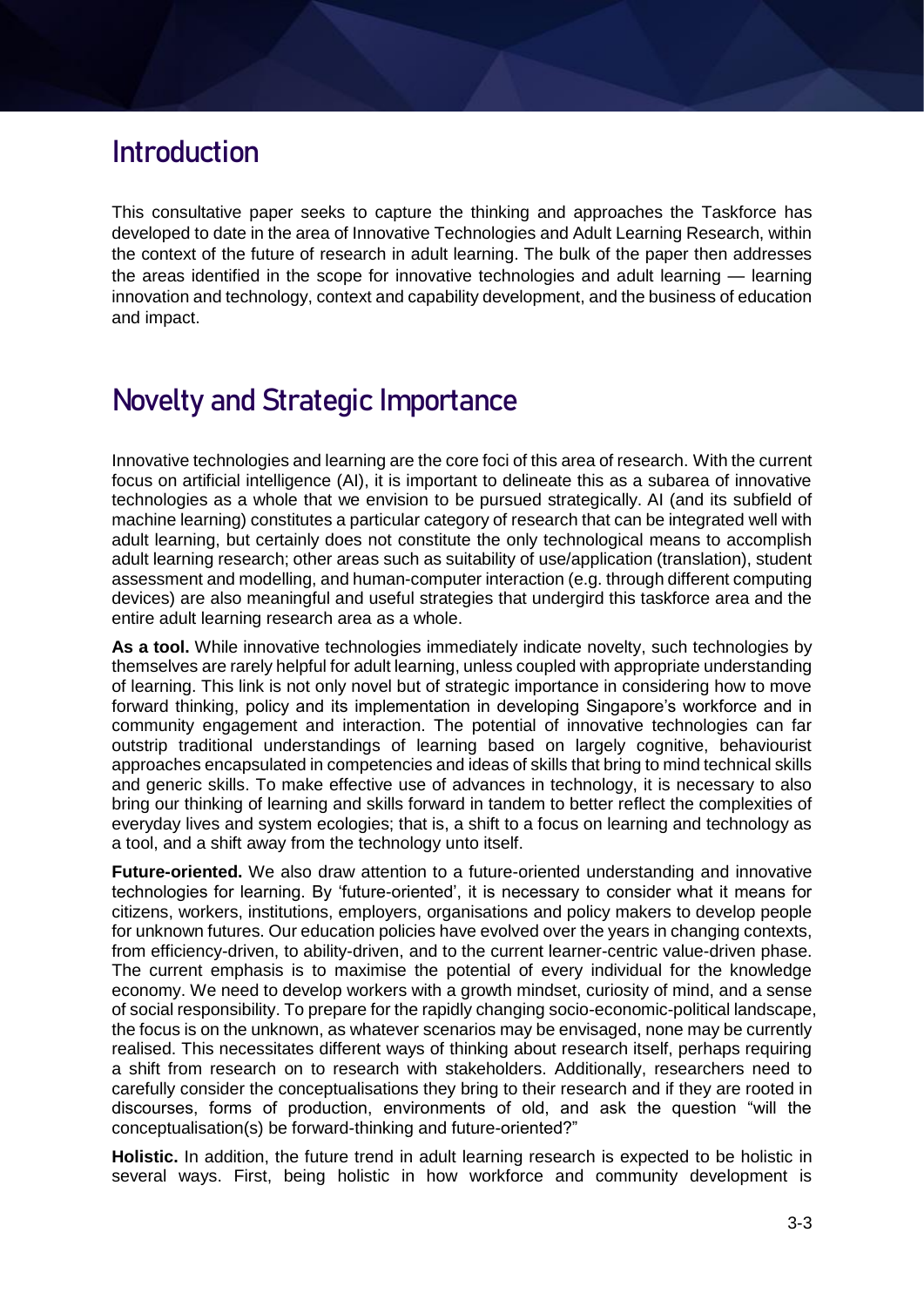conceptualised, shifting from a traditional focus on skills and competencies to a broader understanding of capabilities as integrated and contextual (see e.g. Bound et al., 2019, the integrated practice model). Second, being holistic means the recognised need to study the ecosystem and systems that support innovative technologies and adult learning to their impact on daily practices. When smart and intentional design and use of technology focus on learning that meets the needs of the society, economy and individuals and their communities, research can powerfully impact both policy and practice.

**Interdisciplinary.** A final aspect is the need for interdisciplinary research. To date, much of the research in this area has been largely siloed within specific disciplines, but there are signs of collaborations with like-minded disciplines, perhaps not dissimilar to the fields of study traditional to adult learning — psychology, sociology and to some extent, anthropology. There is clear potential of disciplines working together that do not normally do so; for example, 'education'/learning researchers working with analysts, organisational development researchers, or neuroscientists. Such cross-disciplinary collaborations contribute to the development of new directions of adult learning research building on emerging research techniques and methodologies that will contribute deeply to the research, generating epistemological dialogue, new ways of working for researchers, new techniques and different uses of specific technologies.

## **Proposed Scope**

Figure 1 encapsulates the proposed scope of this paper. We recognise the potential of driving innovation in adult learning with technologies, such as AI, machine learning, analytics, user modelling, human-computer interaction, big data and extended reality technologies. The new division of labour between man and machine — catalysed by the availability and capture of massive data and its subsequent analysis — means that in every aspect of work and life, adults are responding to the introduction of new technologies and developing innovative ways to utilise them to solve issues. Concurrently, there is a demand for adults to master these technologies.



*Figure 1. The proposed scope of technology and adult education*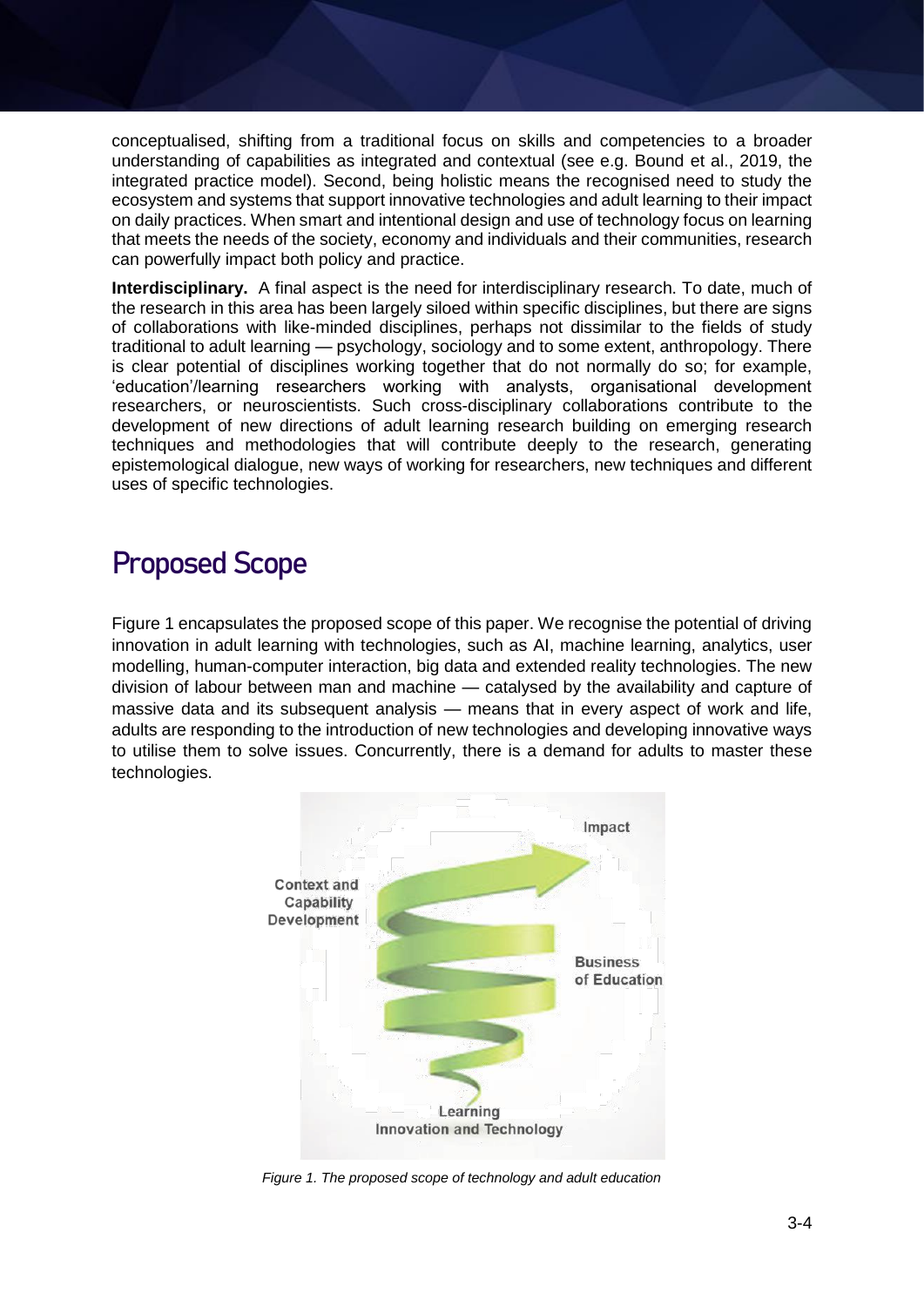The paper makes reference to multi-disciplinary collaborations among researchers. This is an implicit aspect of the scope of research outlined in Figure 1. Currently, cross-disciplinary approaches seem to be rare indeed. There is rich potential for cross-disciplinary studies in the area of learning, technology and innovation. For example, combining ethnographic data, survey data based on the ethnographic findings, analytics and neuroscience with a focus on learners' development of meta-cognitive capabilities in and across different contexts could contribute not only to deepening our understanding of development of meta-cognitive capabilities, but also potentially contribute to the development of online heuristic tools that generate further data for ongoing analysis that could help to improve learners' meta-cognitive capabilities. The power of multi-disciplinary approaches to context and capability development in relation to technology enables studies that consider context, capability development and issues such as inclusion and gender, and institutions such as family, which is important for Singapore to grow its inclusiveness agenda. Much learning occurs outside of educational institutions — at work, in the family, and within communities. The use of innovative technologies offers dual possibilities. One is the use of technology and accompanying analytical techniques that require the crossing of disciplinary boundaries. Additionally, there is considerable potential here to develop new directions of adult learning research by building on emerging research techniques and methodologies, which will contribute deeply to future trends in adult learning research, generating epistemological dialogue, new ways of working for researchers, new techniques and different uses of specific technologies.

### **Learning Innovation and Technology**

In this document, the choice of the phrase 'learning innovation and technology' is intentional: to remind ourselves that moving forward, all three components — learning, innovation and technology — need to be integrated in their realisation in relation to research. This would mark a shift from predominant approaches in research studies in this sub-area, from studies that focus on the technology as the innovation, where learning is often understood largely as individual and cognitive, to studies that focus on learning and treat technology as being a tool for enabling, affording and/or supporting learning, individually and/or collectively. Put simply, the shift in research on adult learning revolves around a more forward-looking understanding of learning, shifting from learning as primarily cognitive and individual, to learning as social and highly contextualised and interactive among humans or between humans and technologies.

This is a critical shift for research and has the power to underpin research that supports futureoriented development. It marks a shift from learning as acquisition of knowledge as a product and reproduction of knowledge, to learning that is social and contextual where knowledge is co-created and/or further enriched and developed with the aid of technologies. How learning is understood informs the design of technologies and their pedagogies. Moving forward, Singapore needs workers who are future-oriented; technology can play a powerful role in contributing to the development of a workforce that is future-oriented if both the socio-cultural aspects of learning and cognition are addressed and integrated into technologies designed for learning.

Currently, learning innovation is often mistakenly deemed as synonymous with the use of technology. Regrettably, there is no guarantee that the use of technology contributes to or equates to innovative learning design. For example, the IAL's baseline survey of the TAE Landscape (Zan, 2019), which included adult educators and training providers from the private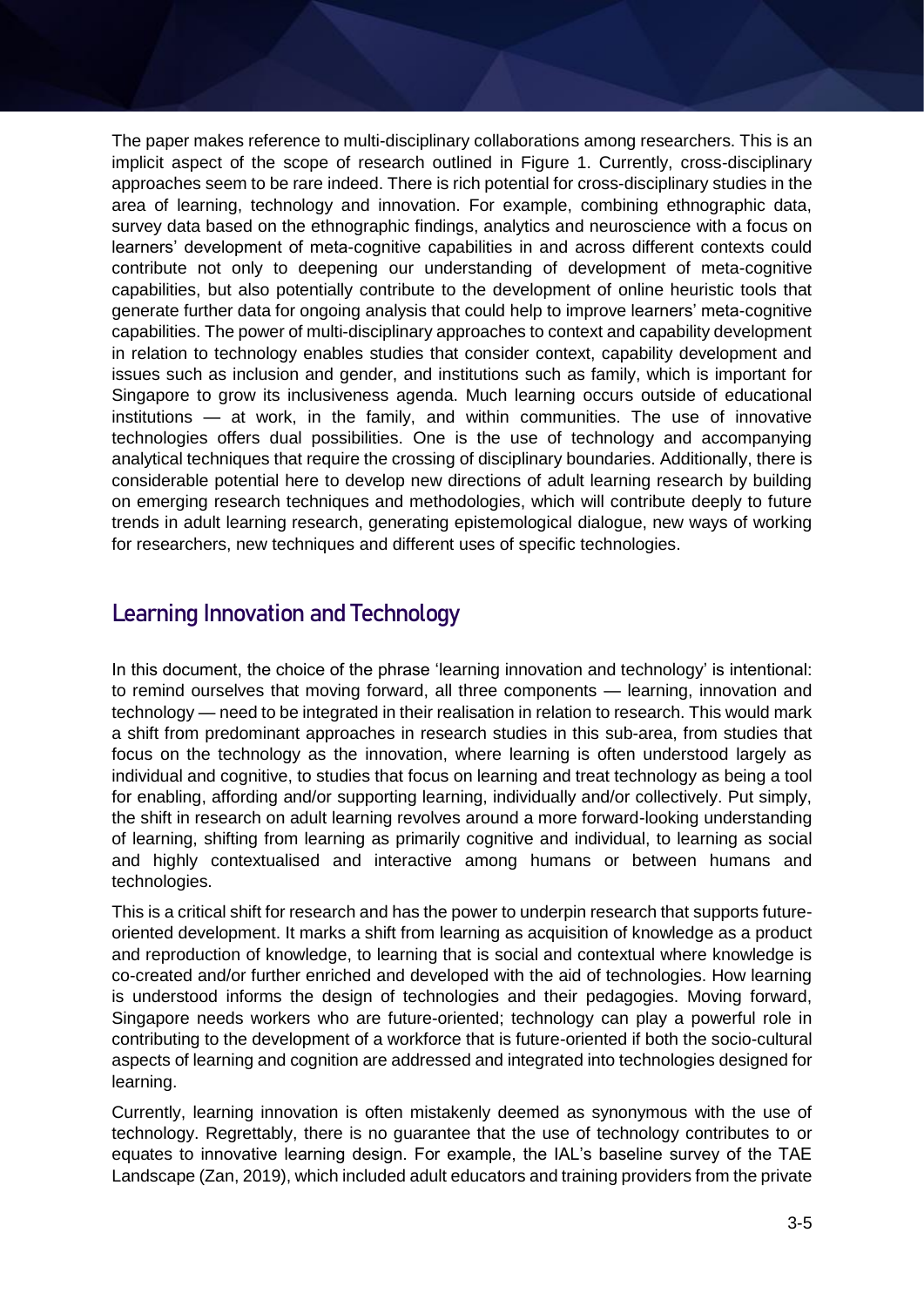sectors and institutes of higher learning (IHLs), found that the most commonly used learning technologies were audio-visual aids, recorded lectures and discussion, and collaborative platforms such as Google Docs, in that order. These technologies are generally used as a replacement of hard copy content that has simply been transferred online. There is nothing innovative about these practices. The belief that the use of technology is synonymous with innovation is similarly reflected in much of the literature in this field. Many studies in the field of technology and learning concentrate on the types of technology and their use, often employing individual and cognitive approaches. Furthermore, Bi et al. (2020, forthcoming) also found that the training providers merely used such 'innovative technologies' to convert their traditional classroom learning to blended learning to correspond to government initiatives administratively in order to get their subsidy approved. A smaller proportion of studies has been found that considers the pedagogical aspects of the use of different technologies for learning, and the socio-cultural aspects of learning. Additionally, studies investigating technology and adult learning beyond the boundaries of educational institutions are difficult to find. Kirkwood and Price (2014) lamented that the scholarly approach to teaching, learning and technology is lacking because too much research attention has focused on the technology as both the object of study and agent of change, while neglecting design considerations from the teaching and learning perspectives. They suggest a change from asking what technologies can be used to asking how technology may help to achieve the desired learning outcomes. Tan (2017) has similarly argued for foregrounding learning in the use of technologies for adult and lifelong education. This dearth of research that privileges learning design where technology is an enabling tool has great potential to inform both the design of innovative technologies for learning and the design of and support for learning.

### Focus on learning

Studies that move beyond traditional psychological theories of cognition, and/or behavioural theoretical approaches are continuing to emerge. There is a growing number of studies that seek to understand adult learning and technology in authentic contexts, capturing the richness and complexity of learning in situated contexts and understanding the complex interactions of the specific with the universal (Sawchuk, 2019). This shift in focus, still in the making, is important strategically, as it reflects the reality of adult learners' lives and their constant exposure to learning opportunities in everyday life and work. Thus, when considering research in innovative learning and technology, it is necessary to focus on learning, rather than privilege the technology. Technology is merely a tool that can enable learning.

Understandings of learning drive practices; future research that encapsulates the complexity of learning in contexts is particularly important in the sub-field of technology and adult learning for the reasons outlined above. Despite the availability of alternative views of learning in contexts, traditional practices that rely on classroom delivery and a focus on learners being able to reproduce content (as opposed to developing future-oriented capabilities) remain the dominant model in our educational institutions, private training organisations and in the thinking of many learning and development (L&D) professionals. Such beliefs about learning, encapsulated in the metaphor of learning as acquisition (Sfard, 1998), drive practices, including practices involving the design and use of technologies for learning. The acquisition model of learning does not engender innovation, deep learning or stretch the use of technologies for learning or drive the development of future-oriented capability development. Additionally, technologies bring forth possibilities to move beyond subject- or disciplinespecific framing of knowledge and learning (Elias, 2011), setting up possibilities for learning that is holistic, authentic and dialogic, and positioning learners as co-constructors of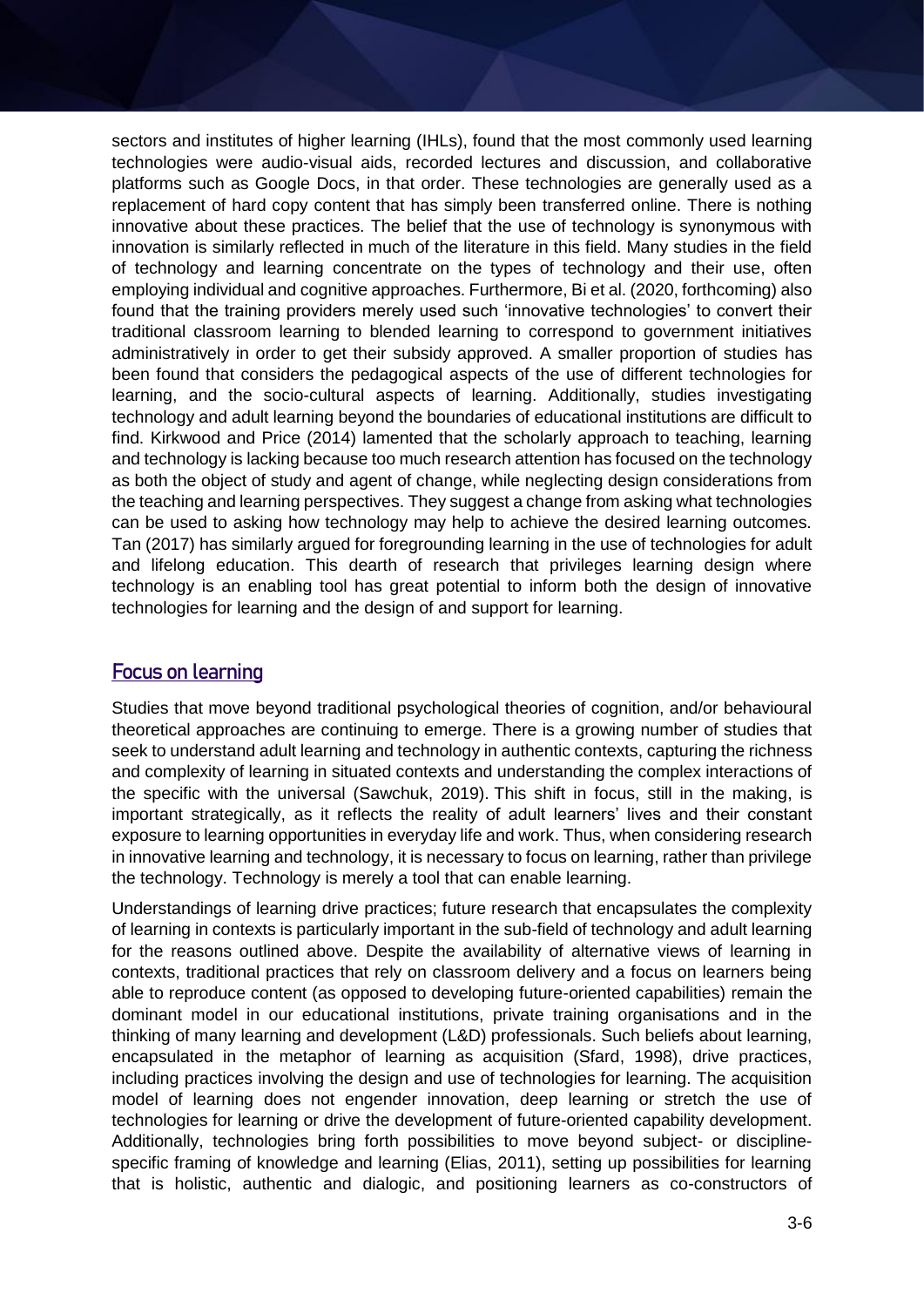knowledge (Bi et al., 2020; Bound, Chia & Karmel, 2016; Bound et al., 2019; Scardamalia & Bereiter, 2014; Tan & Tan, 2014).

Innovative learning technologies have a strong potential role to play in developing futureoriented capabilities among learners. Lave and Wenger (1991) proposed that social interaction is a necessary means for appropriating social practices and discourse as a person develops his or her relevant expertise in a community. Paavola and Hakkarainen (2005) suggested that beyond social interactions, the production of knowledge artefacts as a tangible product could overcome the nebulous knowing and tacit understanding of learning through participation. The knowledge artefacts created also represent the state-of-the-art knowledge of a community, yet they can be objects for further discussion and improvement. This interaction and symbiotic relation between the technology and its users affords infinite opportunities for continual knowledge advancement. In this regard, approaches to knowledge creation or knowledge building (Scardamalia & Bereiter, 2014; Tan & Tan, 2014) can be applied in workplace learning where there is an intentional goal of innovation and creation of new products and services. Bound et al. (2019), for example, reported studies on how dialogical inquiry could be used in formal course settings to engage adult learners in collaboratively constructing meaning through dialogues and interactions with multiple artefacts (e.g. research articles, case studies, or personal experiences). Through interacting with peers and with artefacts, the learners explored and made sense of a range of perspectives and coconstructed knowledge as a group. Another critical difference from the acquisition model of learning is the empowerment of learners to exercise shared control over topics for inquiry and academic interactions, thus developing a sense of agency among learners. Such approaches to adult learning could be scaled up and explored further, to enrich the adult education sector with a healthy range of instructional approaches, especially those that aim at developing 21stcentury skills and knowledge creation capacity among learners.

The examples of possible alternative, more complex conceptualisations of learning bring many possibilities for research to better understand how to support learners' growth and development in a way that positions them as future-oriented (Lee, 2012; Bound, et al., 2016) and able to thrive in changing contexts. Such a focus requires connecting learning to purpose (Kwek et al., 2017), be it in relation to learning in educational institutions, work, community or family settings. Given the current focus of much research on learning and technology that privileges the technology, these alternative understandings of learning are critically important for moving the research agenda forward.

### The potential of innovative technologies for learning

Innovative technological research has much to contribute when clever design and use focus on learning that meets the needs of the society, economy and individuals and their communities. For instance, the original cMOOC (connectivist MOOC) conducted by Siemens (2004) is a good example of the use of technology to connect learners, to extend the learning community and to encourage the agency of learners. Learning technologies offer rich opportunities for developing complex, sophisticated capabilities, such as teamwork, critical thinking, learning-to-learn and other such future-oriented capabilities.

It is useful to be instructive on how we feel the AI technologies can be well integrated into the agenda of research on adult learning, as much attention has been placed on AI. Importantly, we distinguish between AI and the narrower subfield of machine learning. Machine learning research discovers and identifies patterns within data through unsupervised activities (as with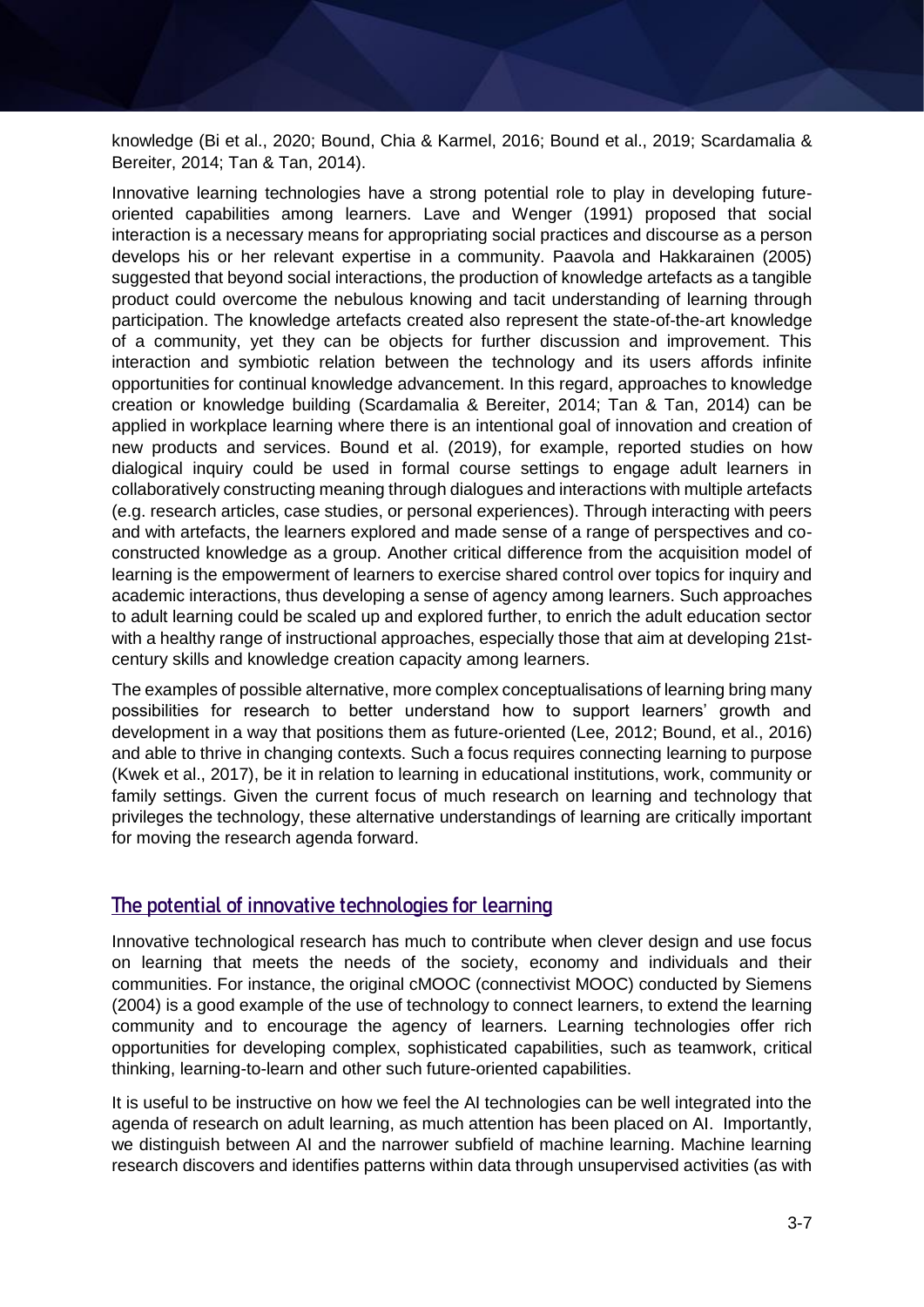statistical analysis), and in its supervised version, through training with answers, it can automatically infer the categorisation of data. Machine learning research by itself can only identify patterns or do appropriate categorisation, when given appropriately collected and engineered data. AI, in contrast, can be construed as subsuming machine learning, but also enlarging the scope of research to encompass how artificial systems can be cleverly engineered to help decision support and perform vision and language processing. AI can make use of machine learning in accomplishing these goals. Finally, the scope of innovative technology as described within this area is not limited to AI technologies, but includes other technologies and existing technologies when they are appropriately and innovatively applied in context.

In contextualising AI and the use of other innovative technologies, a clear contrast with adult learning is seen when we recognise the importance of informal learning that happens within the work environment that is not directly credentialed, as with the standard academic context of coursework. Thus, a crucial application of nascent AI technology centres on this paradigm difference:

- Use technology to identify and assess when workers have achieved competency in necessary skills on the job, without the need for formal coursework; that is, can we identify when explicit skills are being applied on the job? Can we then assess how well those skills are being applied? How and when do we apply a formal examination of their skills (if needed), and then offer certification of those skills in some form of (stackable) credentialing?
- Use technology to best identify which job functions human workers can excel at; that is, with the improvement in AI technologies, identify and prescribe best practice guidelines for an optimal balance between human–machine partnerships in performing work duties. Then, identify and build AI technologies that augment (rather than replace) human abilities.
- Pushing the last point further, forecast new future skills that will be in demand and skills that will be made obsolete by advancing capabilities from technologies.

Fast-paced changes in technology now offer possibilities previously undreamed of. Indicative examples of such technologies and their potential uses are found in Appendix 3-A. *The challenge of how learning is understood, of recognising that learning is a very human, social process, that much knowledge in one context changes in another context, and that knowledge is co-created, can mark the difference between using technology to replace people or using technology to augment growth and development of people.*

## **Contexts and Capability Development**

The term 'context' is variously used, informed by the researchers' epistemological stance. For example, context may refer to the big picture of policy, economic, social and political discourses and trends, as well as to what some label as meso-contexts, such as institutions and industry ecosystems, in addition to what in the learning literature is referred to as 'situated contexts', such as specific learning spaces (classroom, workplace, or community event). Socio-cultural approaches, for example, argue that contexts mediate everyday decisions and thinking about the use of technology in and for learning and in everyday lives. A psychological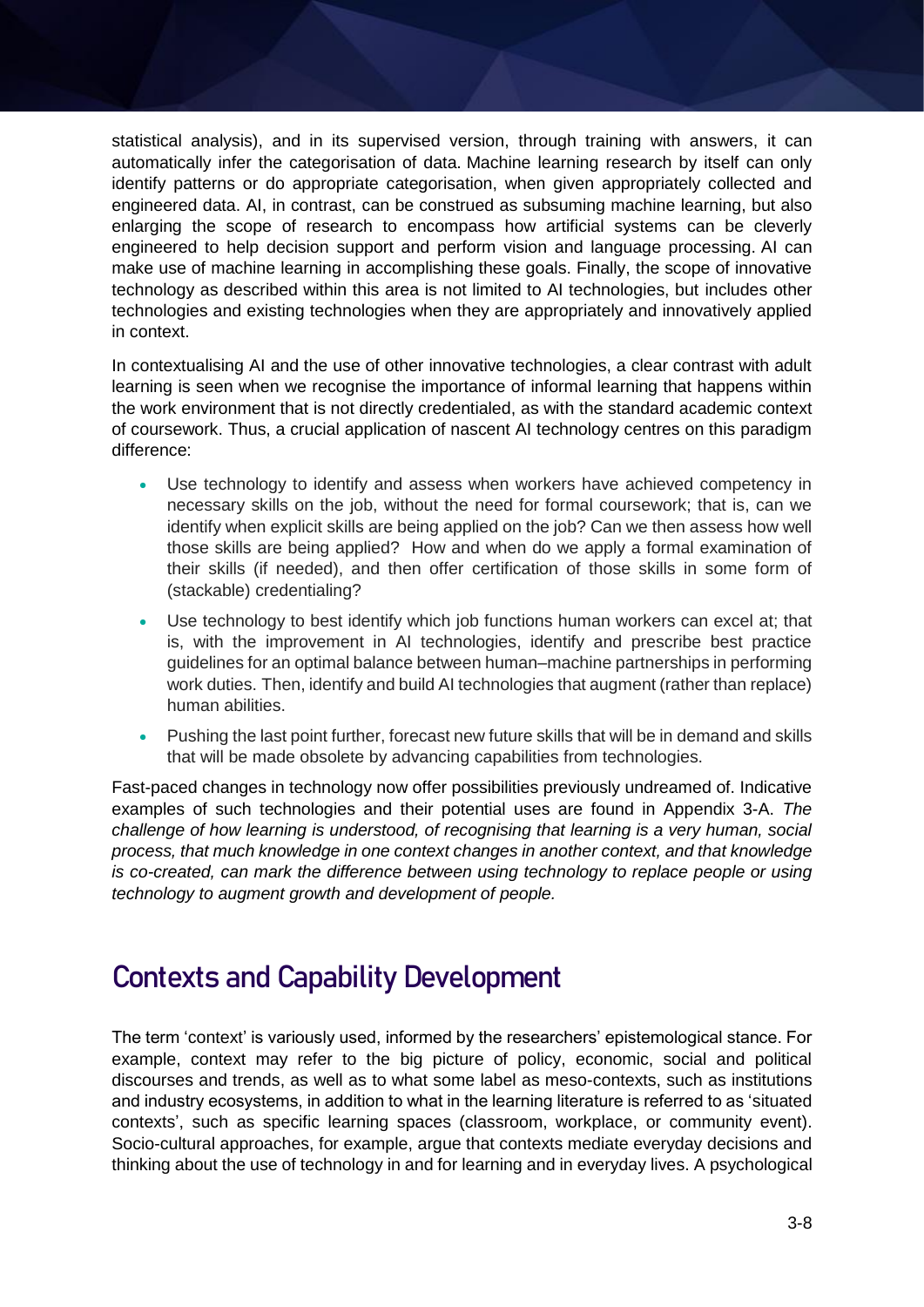cognitive perspective, on the other hand, rarely acknowledges or accounts for context. Such different perspectives highlight the need for multi-disciplinary research that brings together, for example, the complexities of authentic, real-world experiences of technology with cognition.

The term 'capability development', as used here, is a marker for that which is beyond notions of skills and competencies. The term 'capability' seeks to look beyond narrow framing of competencies as knowledge, skills and attributes, or skills as typically a consideration of technical and the addition of generic skills. The term 'capability development' originates from Amartya Sen (1999), an economist who links development, quality of life and freedom. The capability approach links capability, functioning, agency, human diversity and public participation in generating valued capabilities. Sen (1999) argues that the capability to function relates to the quality of life and to the assessment of an individual's capability to function. Whether the term 'capability' or other terms are used, the intent is to deliberately move beyond current notions of skills and competencies, in order to be able to prepare and continuously develop adults for changing contexts that require the ability to function and transit across multiple contexts in order to flourish. Whatever the terminology used, research related to technology and adult learning needs to address real workforce development and community issues holistically. Again, many research studies share a specific use of a technology for developing a specific 'skill' or small set of skills. Such studies contribute to knowledge and understanding, *yet, we need to move beyond this more limited framing of the use of technology for capability development.*

That being said, a specific critical capability in relation to technology and adult learning is digital literacy; it is a core underpinning capability. What we know about adults' digital literacy in Singapore comes from the Programme for the International Assessment of Adult Competencies (PIAAC) Survey of Adult Skills in 2015, which offered an assessment of adult Singaporeans' problem-solving skills in technology-rich environments (PSTRE), including some aspects of the functional and cognitive dimensions of digital literacy. The findings show that adult Singaporeans in the younger age groups  $(16-24$ -year-olds and  $25-34$ -year-olds) had considerably higher percentages of attaining advanced proficiency in PSTRE, compared to the OECD average, but those in the senior age groups  $(45-54$ -year-olds and  $55-65$ -yearolds) posted lower percentages in the attainment of basic and advanced proficiency for PSTRE than the OECD average, with the majority of respondents failing the ICT core test (OECD, 2016). The below-average PSTRE performance of senior adult Singaporeans suggests that part of the active Singapore workforce may not be equipped with the requisite digital skills sufficiently to effectively use ICT in the workplace. Furthermore, this wide variation in the level of digital literacy and PSTRE could pose a challenge to the efforts of developing a smart nation and will impede the effort in innovating adult learning with technologies. As a result, the question becomes how to effectively address this issue. Because specific capabilities, such as being digitally literate, are used in conjunction with other capabilities, the approach of classroom training is limited. Thus, despite digital literacy being critical, there is little research on how to develop such capabilities effectively.

So, while studies on specific capabilities using technology can advance our knowledge and understanding to some extent, what these studies do not help with are questions that, for example, educators, learning and development, community leaders and policy personnel are asking: "How to get my workers to be digitally literate in relation to the new technologies my firm is using? Why is it that when as an L&D professional I provide eLearning, workers access it in limited ways? How do we link training and workplace learning? How to create a culture of learning? How to develop digital literacy in community settings? How to meet learning processes of different generations?" Technology has a role to play in addressing such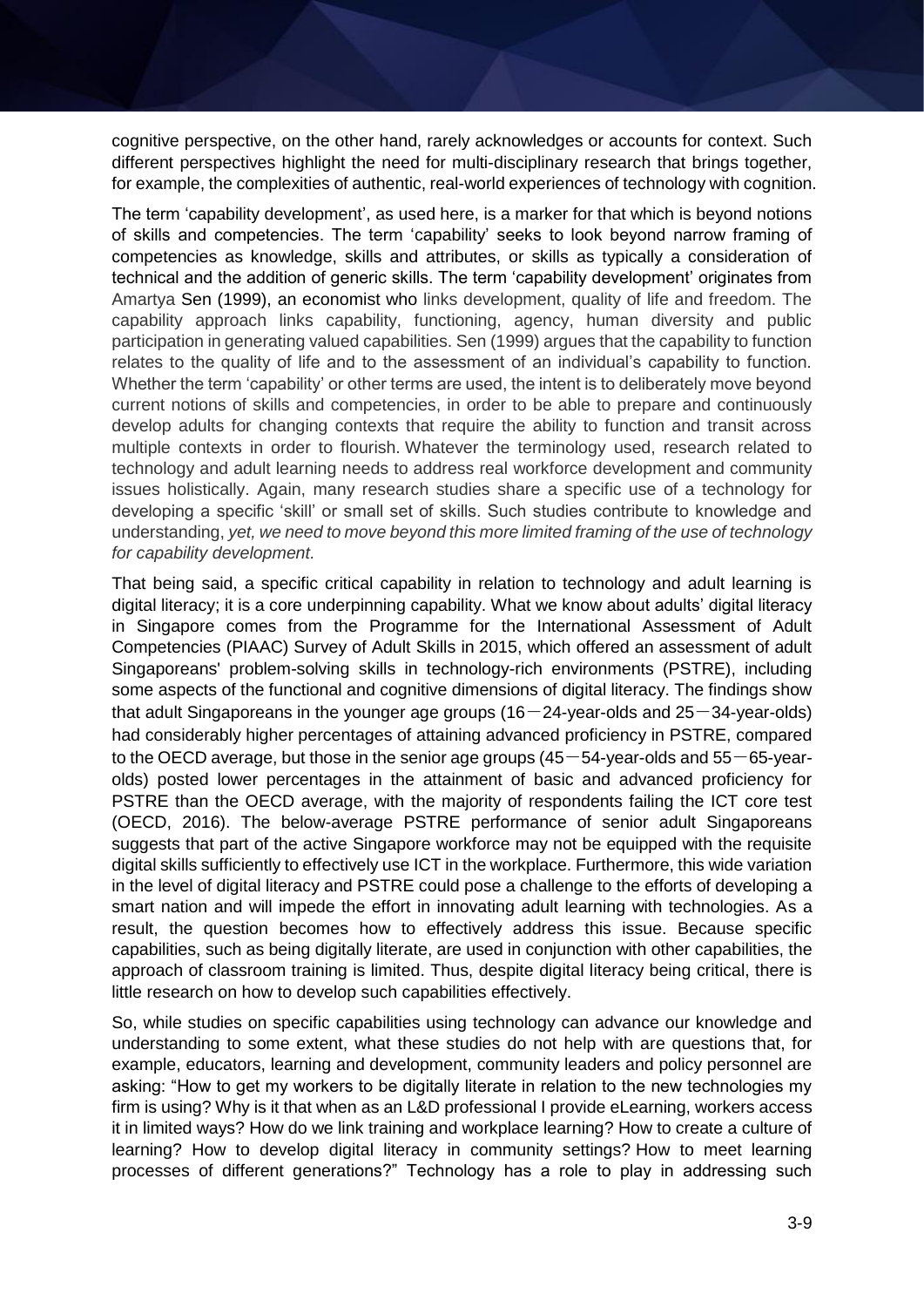questions. A different approach to research is called for. Researchers in the area of innovative learning and technology need to work *with* relevant stakeholders, *in* the specific contexts to uncover the questions being asked on the ground and to collaborate with different disciplines to undertake research that is meaningful and applied. *Collaborative stakeholder engagement in the research, along with multi-disciplinary approaches, has the power to not only deliver on applied research, but also requires epistemological dialogues that delve into developing new methodologies and relations with stakeholders.*

Holistic research approaches, such as hinted at above, readily lead to what can be called an ecological or systemic approach. This section has so far focused on capability development as it relates to individuals or groups. However, capability development is also required for the multiple different players in supporting the use of technology for capability development.

### **Encompassing holistic framing — ecological and systemic approaches**

It is rare internationally, and even rarer in Singapore, to find literature related to technology and adult learning that investigates how different parts of a system connect, relate to each other, enable or limit opportunities for the clever design of technology for learning to be carried through into everyday practices. This is surprising as it is an area of research that has considerable power to inform policy at a national level and inform change processes.

An example of an ecological approach in relation to the capability development of the adult education sector would involve policy bodies, educational institutions and providers of adult learning, educators, technology designers, professional bodies, licencing bodies and so on. What organisations and institutions are involved in depends on the purpose of the research and the research questions. Ecological or systemic approaches have the capacity to bring together powerful decision makers to affect change that can be built into research design. Such approaches in the field of adult learning are only now beginning to be used in Singapore — small examples are to be found in the research projects conducted by the Institute for Adult Learning (e.g. Bi et al., 2020).

Other issues, such as the nature of the technology, the way it has been introduced, market, industry and policy forces, discourses and practices among different players in an ecological system, can shed light on, for example, resistance to the introduction of some technologies, and how to move beyond restrictive policies and discourses that may be contributing to the resistance (assuming the technology is appropriate). Understanding relations between institutions, technology providers, educators and learners can be highly strategic in policy development nationally, as well as in institutions, enterprises and community organisations. Such understanding also informs teaching and learning practices that can contribute to innovations in learning and technology. An ecological perspective (Bronfenbrenner, 1994) enables the examination of interfaces among various levels in the system (Tan et al., 2018). For example, the national policies (macrosystem) need to be responsive to global changes and trends as well as the local development. Any policy related to the use of technologies in capability development or in specific educational institutions needs to take into consideration the broader nationwide infrastructure and system, such as the smart nation initiative, communities of practice and connections among institutions and organisations, and individual organisations' local and situated contextual characteristics.

Systemic approaches recognise changes as "holistic, contextualised, and stakeholder-owned" (Carr-Chellman, 1998, p.370), and that changes in one part of the system will affect other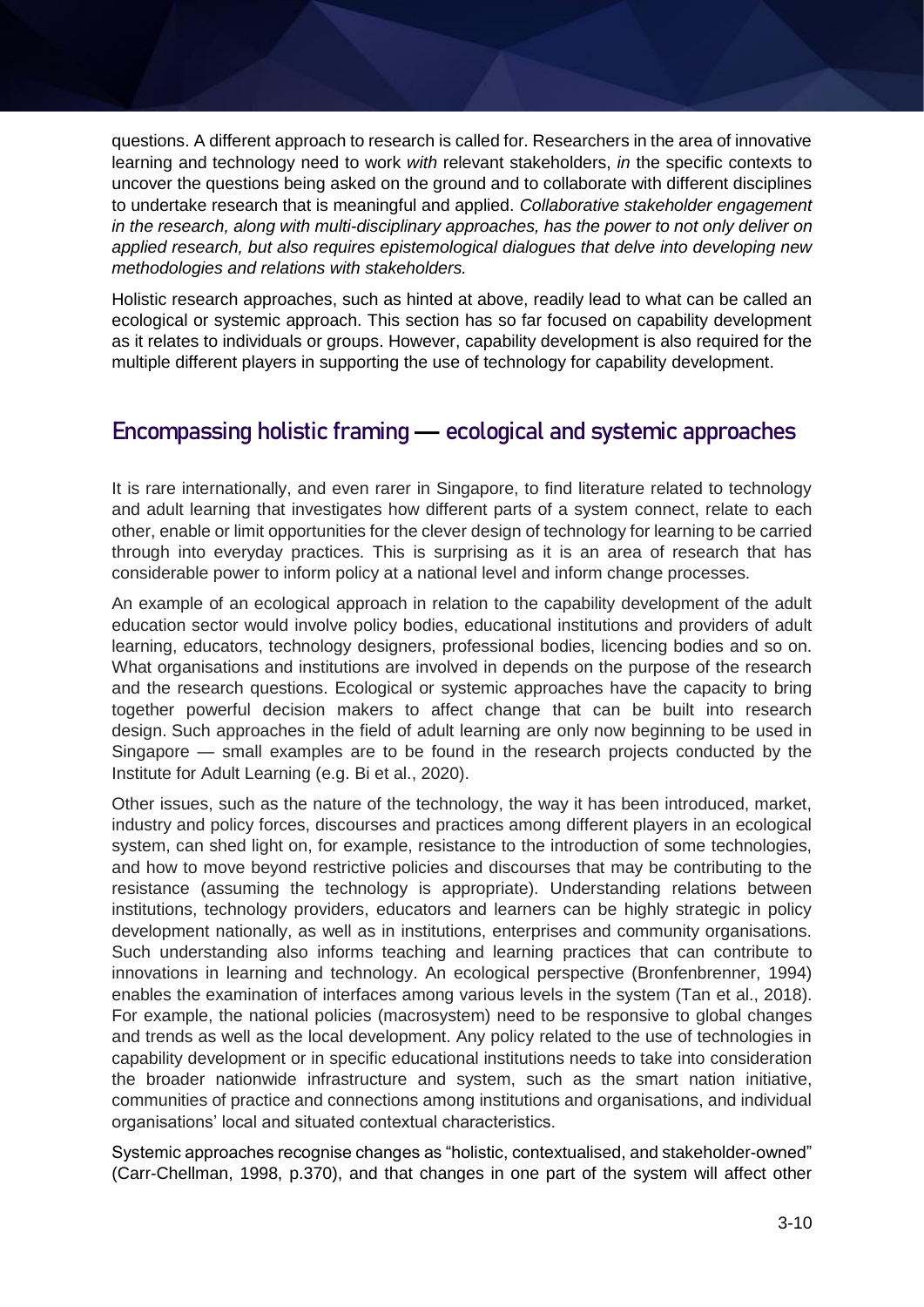parts; thus, the need to act on related factors and components in a holistic manner. It is also critical to recognise the complexity and self-adaptive properties within a system. That means while extensive planning might be considered, there could be flexibility and spaces for revision due to changing circumstances. This allows us to leverage the self-organising potential of the organic and dynamic system (Ng, 2010). Adopting the complex adaptive systemic view translates into an approach that engages various stakeholders to participate in the research and policy-making process to achieve a delicate balance between top-down direction and ground-up organic development. To achieve a functional complex adaptive system, we need to build up the human capability, especially the various levels of leaders (instead of just the top leaders). Fullan (2015) suggested that a leader from the middle "liberates a greater mass of people to become engaged in purposeful system change, and ultimately to own the changes that they create together" (p.26). *In the context of using technologies for adult education, this would mean engaging various stakeholders in the research and policy-making processes.* Taking systemic and ecological perspectives helps us focus on the nested systems that interact with one another and have invisible and reciprocal forces that affect one another. Importantly, they also can be drivers for change in and of themselves when research design includes the stakeholders as change agents.

We need to examine the collective ecosystem of a learning environment where technology is a part of the system to support decision making and sense-making. In this age where the use of technology pervades every part of our life, it may not be meaningful to compare technologyenhanced against non-technology-enhanced approaches. The focus could be on studying human–robot interactions and principles for this distribution. For example, if we want to employ learning augmented by artificial intelligence, we need to work out the principle of the design of the learning environment such that the learners are engaged in critical aspects of learning (e.g. critical thinking, sense-making) while machines provide the necessary data and visualisations to aid in decision making.

### **How relevant are educational institutions?**

Long traditions of learning taking place in hallowed education institutions are increasingly under threat. The challenge, writes Nübler in his International Labour Organisation report, is that "transformative changes require societies to develop technological knowledge, new belief systems and new institutions" (Nübler, 2016, p.21). Educational institutions work within a political, social and economic frame, while at the same time creating their own frames that interpret and reinforce discourses, and establish rules that control, guide and restrict human and organisational behaviours, and/or develop trust and collaboration (North, 1990). Institutions can play a powerful role in shaping possibilities for the future, either through inaction, reinvention or something in between. To change paradigms, educational leaders and other parts of the ecosystem need to not only re-imagine possibilities but also be brave enough to pioneer new sets of relations, ways of thinking and different kinds of practices. Research has an important role to play and provide support in such re-imagining.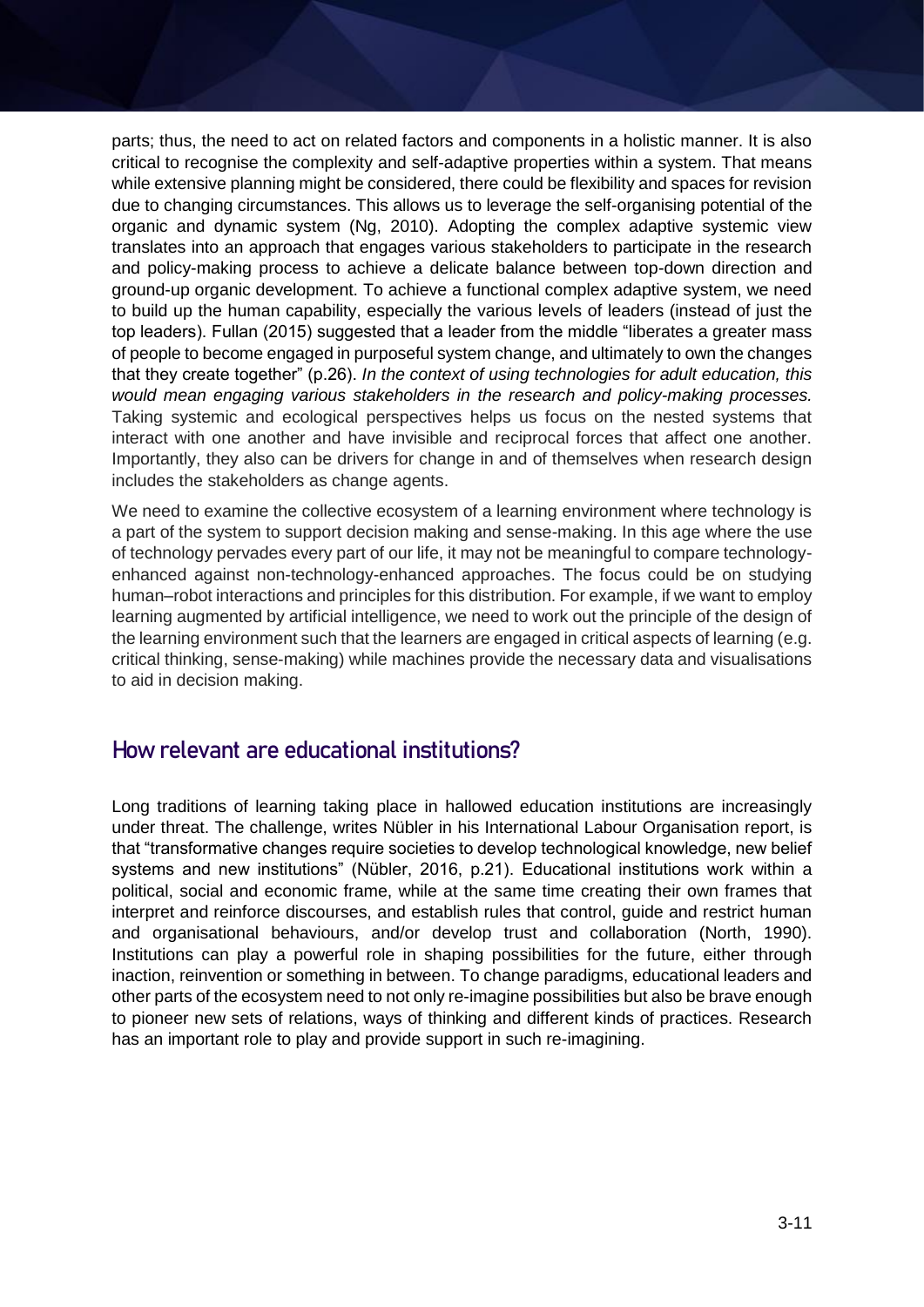### **Technology and the Business of Education**

Capability development through the use of technology impacts the business of education in both public and private sectors. The use of technologies for learning and for supporting learning requires educational businesses to think differently about their business models, learners and competitors. The 'Opening Up Education' taskforce (European Commission, 2013) notes that traditional educational systems are local, but for some time now, there are growing numbers of cross border and collaborative initiatives promoting learner mobility. Business models that take a one-size-fits-all approach have been criticised because they fail to meet the changing context-specific needs. Changes in labour markets as a result of growing knowledge economies across the globe require technologies, design and support of learning that meet the constantly changing needs of adult learners. In addition, current technological developments tend to facilitate greater openness and flexibility (Kahle, 2010). These changing contexts in turn impact the way business is done by educational providers, enterprises, government agencies — in short, any organisation that supports learning through the use of technology in some form. To understand emerging and changing relations of production in the educational sector, the impact on workers who support or drive learning, on learners themselves, and importantly on business relations and models is an important area with considerable implications for both policy and practice.

For example, research related to technology and the business of education might include how to support educators to adopt relevant and powerful learning technologies and what that means for their role, their employment and employability and how they are engaged by education providers or for supporting learning in other organisations. Research might also include studies of how educational institutions are changing, through their relations with industry, the use of technology to support such relationships, and to support learning in and across multiple spaces, and what this means for the required capabilities of educators, for labour relations, for what counts as 'success', how the culture and structure of the organisation is changing, policy implications and so on. The importance of such research is that it has strong implications for policy at a national level, for institutional policy, processes, discourses and organisational development, and not least for those working in the sector.

# **Impact**

Given the new research focus on adult learning, and in particular, adult learning and technology, accountable and responsible dissemination of funds requires some knowledge of the impact that is being created. This is a field of research in and of itself, and as with other fields related to adult learning, new approaches and multidisciplinary approaches have much to offer. Learning analytics is one such field. However, a consideration of what is measured and how it is measured reflects what is valued; it is therefore important to ensure that a range of perspectives and approaches are encouraged and developed. Selwyn (2010), for example, argues that the social scientific accounts of the study of educational technology that assume predetermined characteristics do not necessarily reflect the realities 'on the ground'. New technologies do not operate in a vacuum, but are embedded within social contexts that shape the purposes, design and use of the technology. It is necessary for researchers to appreciate that technology is socially constructed and negotiated, and to develop realistic accounts that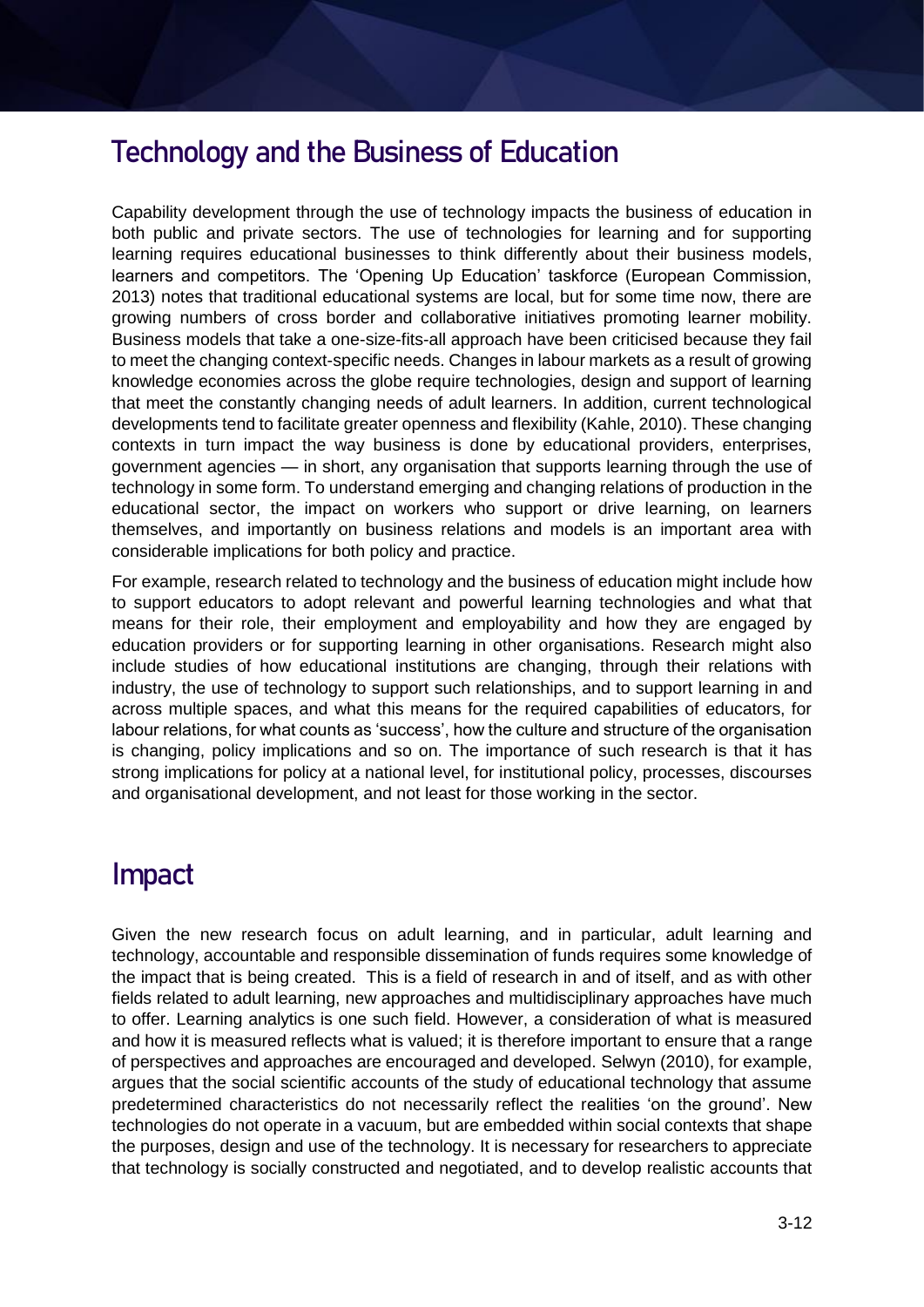are context-rich, and include, for example, the capturing conflicts and politics that underpin the design, use, challenges and possibilities of technology in and across the multiple contexts of adult lives.

Consequently, to assess the holistic impact of new development, such as the innovative use of technologies for learning, a traditional evaluation approach that focuses on predetermined objectives and standards may not work. Scriven (1974), for instance, suggested a "goal-free evaluation" model that intentionally prevents the evaluators from developing a tunnel vision circumscribed by the programme goals and objectives, so that the evaluation can uncover what the programme actually does and the corresponding impact — intended and unintended — on the stakeholders. Stufflebeam (2013) proposed a comprehensive model that examines multiple aspects of a programme: Context, Input, Process and Product (CIPP). It aims to examine the entire life cycle of a programme, moving from the conceptualisation of the programme, through its implementation and delivery, to judgments about the quality of the outcomes and decisions about future iterations. The CIPP model aims at improving a programme, rather than just proving the values and worth of a programme. It benefits multiple audiences and provides critical information sought by programme managers to make better decisions. It also puts processes in place to systematically collect data and issue formative reports to promote more effective programme management. The CIPP model also benefits the program's participants, as their views and experiences are documented, analysed and reported to stakeholders holding organisational positions that are strategic for taking action on the findings.

While we consider the contexts for employing innovative technologies, conversely, technologies can also create impact on our social life, thus changing the contexts reciprocally. For instance, the use of social media and mobile apps is increasingly seeping into the sociopolitical space, as evident in events that happened in various economies, such as Hong Kong. Thus, a holistic framing would include investigation into the social, moral and values aspects of the use of innovative technologies.

In short, studies of the impact of research should take into account that what is being 'measured' is what is valued. Additionally, such studies can overlap with what is often referred to as translation and/or developmental research, where impacts, in the form of developing specific tools, applications of processes, models and so on, are integral to the project. Evaluation and measurement are not the same, and funding of such processes requires careful consideration, as it has the potential to shape research and desired research outcomes.

### **Research Capacity Building and Translation of Research**

There are two aspects of research capacity building addressed here:

- 1. Building research capacity as it relates to innovative technologies and adult learning research as scoped in this paper
- 2. Considerations of research design and translation to strengthen research capacity and capability

These are discussed under the one heading of capacity building and translation, as they are not necessarily separate activities; that is, designing research with an eye on the potential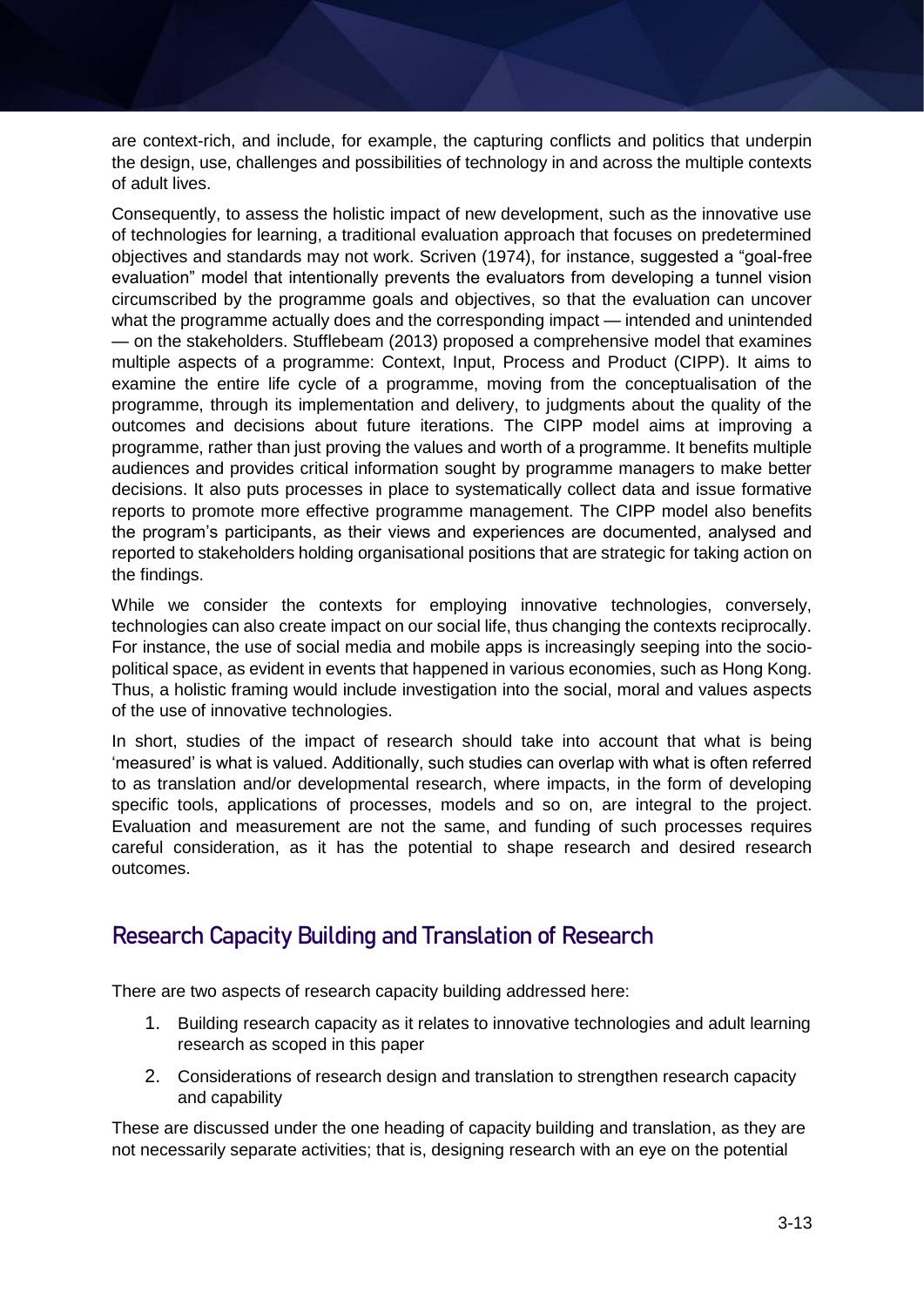for translation is also a means of building capacity and capability for all involved, researchers and stakeholders.

### Research Capacity Building

**Capacity building in relation to technology and adult learning research.** As part of developing local research capacity in the area of technology and adult learning, a structured community of practice (CoP) needs to be established, consisting of local researchers in this field, across disciplines. This CoP, which needs to be funded, will be held approximately twice per year, with the organisation of the half- to one-day event being the responsibility of different institutions on a rotational basis. The purpose of the CoP is to share current research and to have a dialogue about challenges and issues in researching technology and adult learning, and to establish a strong network among local researchers.

In addition, across those involved in the CoP, a database of national and international researchers, and as appropriate, stakeholders, needs to be developed as a resource for the CoP members to plan and conduct events, and develop research proposals. This is a means of capturing and making explicit the success and reach of the CoP.

Separately or as part of the work of the CoP, at least once a year, an international researcher relevant to the field of technology and adult learning research needs to be invited to share with the local research community in an open forum. The international researcher may be in Singapore as part of a project that is locally (or internationally) funded, in which case, one of their deliverables would be to lead a provocative discussion about any one or more of the following, research in the field, challenges and issues, methodological approaches or other relevant topic that is timely.

**Capacity building activities applicable to all Subgroups.** The value of the Symposium was in bringing together a diverse group of researchers from across disciplines, systems and nations. The exchange of ideas and discussion wove a rich tapestry of ideas, approaches and considerations. This was an invaluable opportunity to grow networks and build relations for knowledge flow to conceive potential cross-disciplinary approaches to research in adult learning. In order to contribute to the building of research capacity in Singapore and develop and extend international networks and collaborations, it is recommended therefore that NRF fund a regular international conference for adult learning researchers that is deliberately crossdisciplinary, and that addresses each of the four strands identified by the Future of Adult Learning Research (FoALR) Agenda. In conceptualising such a conference, that consideration needs to be given to related conferences in the field (e.g. Adult Education in Global Times 2020 Conference to be held in Vancouver, June 2020).

#### Research Design and Translation

At the Symposium, the idea of Collaboratories was suggested, particularly in relation to ensuring implementation of research findings. As identified at the Symposium, this means that stakeholders are engaged from the very beginning of the design of the research, and continue to be engaged throughout the research. Partnership approaches to research exist in many different disciplines (Israel et al., 2005). Such approaches are variously called communitybased participatory research, participatory action research (Whyte, 1991), critical action research (Kemmis & Taggart, 2000) and participatory community research (Jason et al., 2004),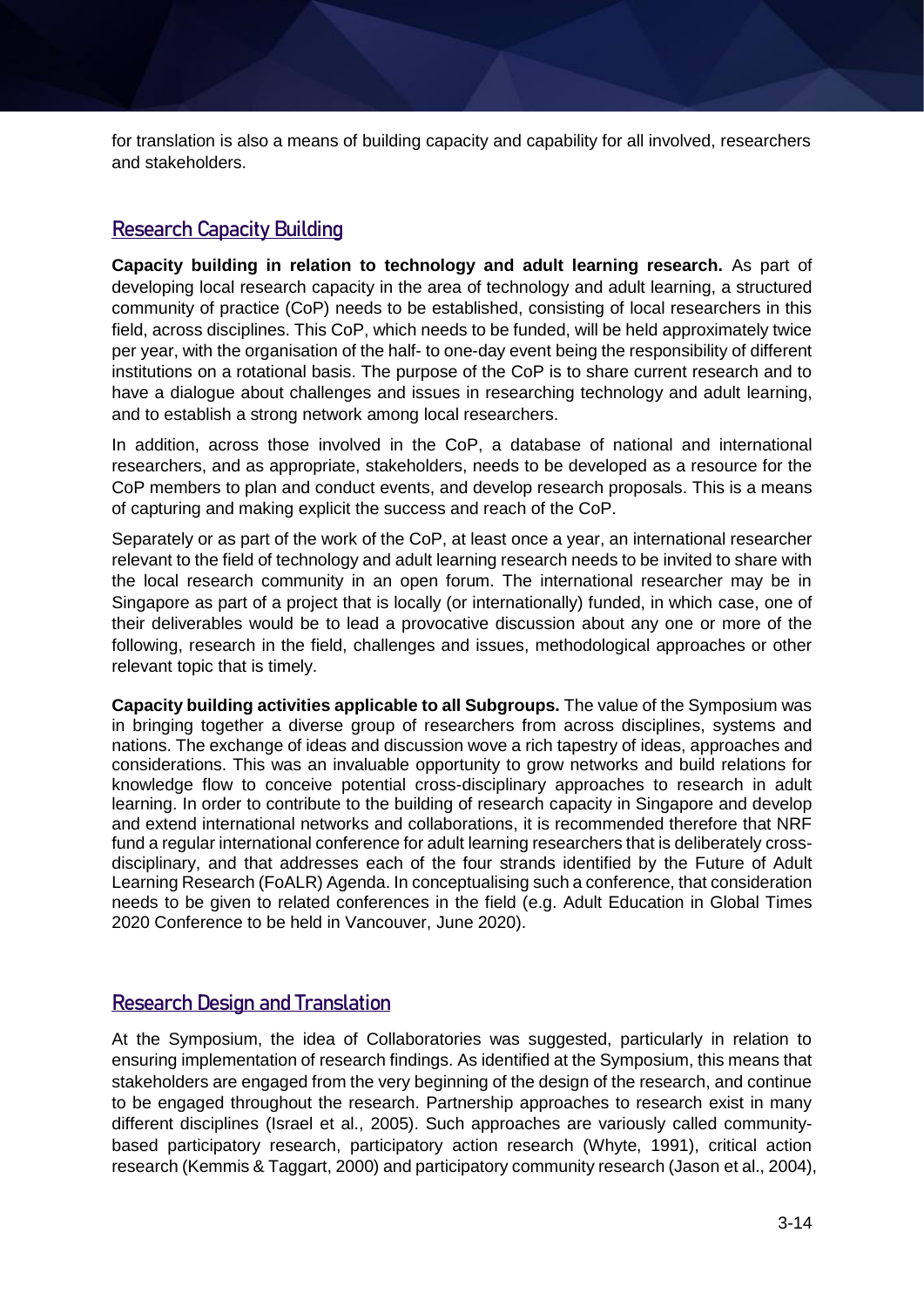to name a few. What these approaches have in common is that power is shared with community partners who are engaged in the research process. The approach benefits the communities involved, either through direct intervention or by translating research findings into interventions and policy change (Israel et al., 2005).

Collaborative, participatory research represents a shift from doing research on things and people to doing research with those involved/affected/impacted. This is both an epistemological and ontological shift, recognising the distributed nature of knowledge and that humans exercise considerable agency when given the opportunities and supportive conditions.

Translational or intervention research that lends itself to participatory approaches may be considered a poor cousin to more traditional research approaches. In addition, participatory research is clearly methodologically different to more traditional approaches, potentially raising questions about the value and credibility of using these approaches. To develop the capability in and the valuing of participatory approaches, it is recommended that:

- a. Such approaches be encouraged through sending clear messages to applicants that participatory approaches are valued.
- b. The NRF establish a fund that supports research that seeks to put into practice research findings from projects that have been previously funded under the Adult Learning Fund.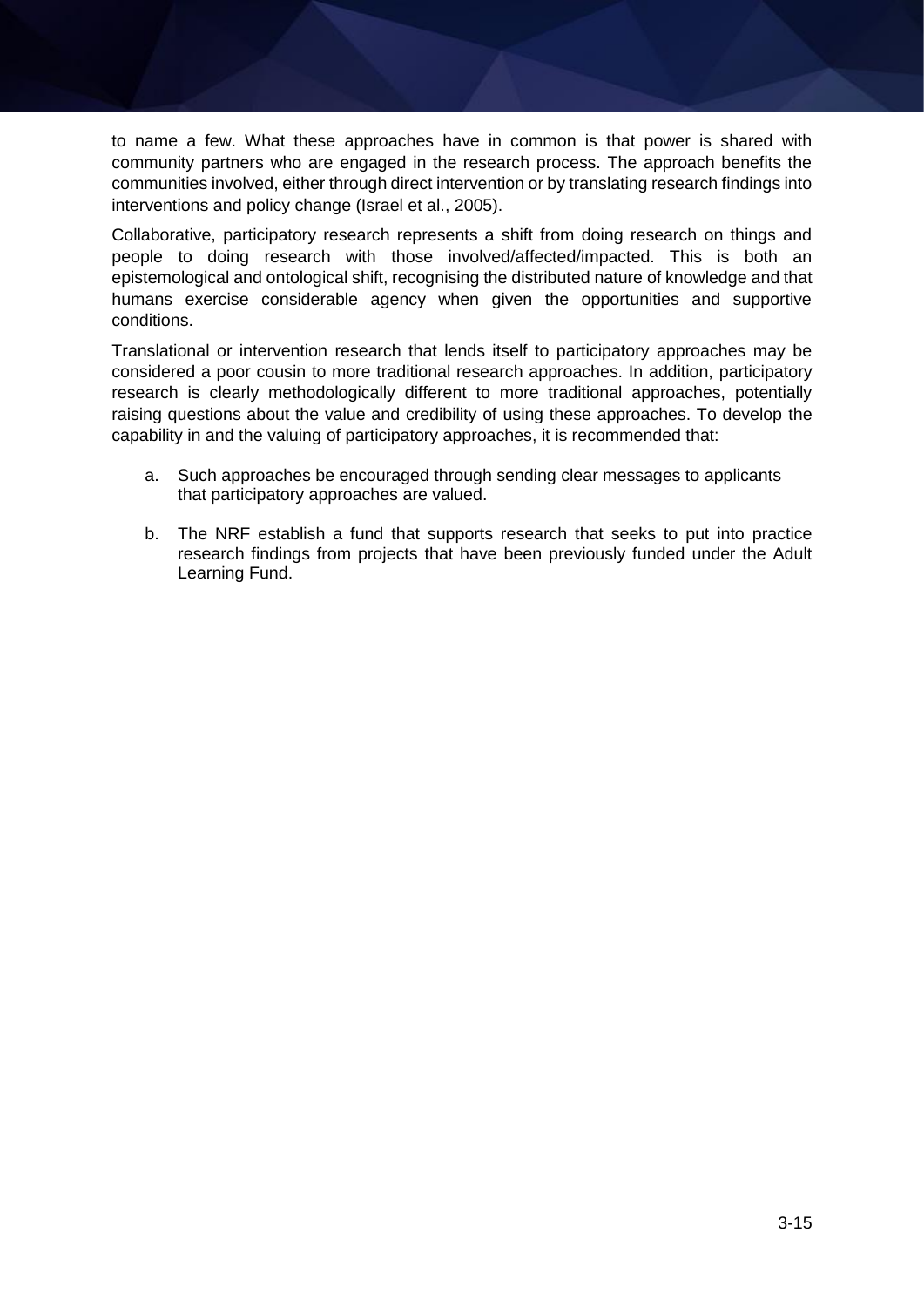# **Research Agenda Generated from "Innovative Technologies and Adult Learning Research"**

**(RQ1):** What new understandings of learning can innovative technology bring about to reflect the complexities of everyday lives and system ecologies beyond the cognitive and behaviourist understanding of learning with the focus on competencies and skills?

**(RQ2):** How can we work together with stakeholders to conduct research to maximise the potential of every individual for the knowledge economy, develop their growth and curiosity mindset and a sense of social responsibility to tackle the unknown scenarios?

**(RQ3):** With the holistic conceptualisation of workforce and community development, how to develop individual's capabilities, rather than just competencies and skills, integrated with and contextualised within the ecosystem and systems supporting innovative technologies and adult learning?

**(RQ4):** How can we conduct multi-disciplinary research, e.g. educational research, data analytics, organisational development research, neuroscience, to make contributions to the development of the new directions of adult learning research, generating epistemological dialogue, new ways of working for researchers, new techniques and different uses of specific technologies?

**(RQ5):** How can such multi-disciplinary research enable Singapore's inclusiveness agenda by considering the issues like inclusion, gender, intuitions such as family?

**(RQ6):** Taking learning as a social and highly contextualised and interactive process among humans or between humans and technologies, how can knowledge be co-created and/or further enriched and developed with the aid of technologies?

**(RQ7):** To capture the richness and complexity of learning in situated contexts, how to understand learning and technology in authentic contexts to reflect the reality of adult learners' lives and their constant exposure to learning opportunities in everyday life and work?

**(RQ8):** How do adult learners co-construct knowledge as a group by using knowledge artefacts created to overcome the nebulous knowledge and tacit understanding of learning through participation?

**(RQ9):** How to leverage learning technologies to develop complex, sophisticated capabilities such as teamwork, critical thinking, learning-to-learn, and other such future-oriented capabilities?

**(RQ10):** Innovative technology is defined as both new and existing technologies appropriately and innovatively applied in context. How does it treat differences of learning and knowledge co-construction differently across different contexts, e.g. to replace people or to augment growth and development of people?

**(RQ11):** How can research in technology and adult learning address real workforce development and community issues holistically, rather than only developing a specific or a small set of skills?

**(RQ12):** How can technology play a role in linking training and workplace learning, creating a culture of learning, developing digital literacy in community settings, and meeting learning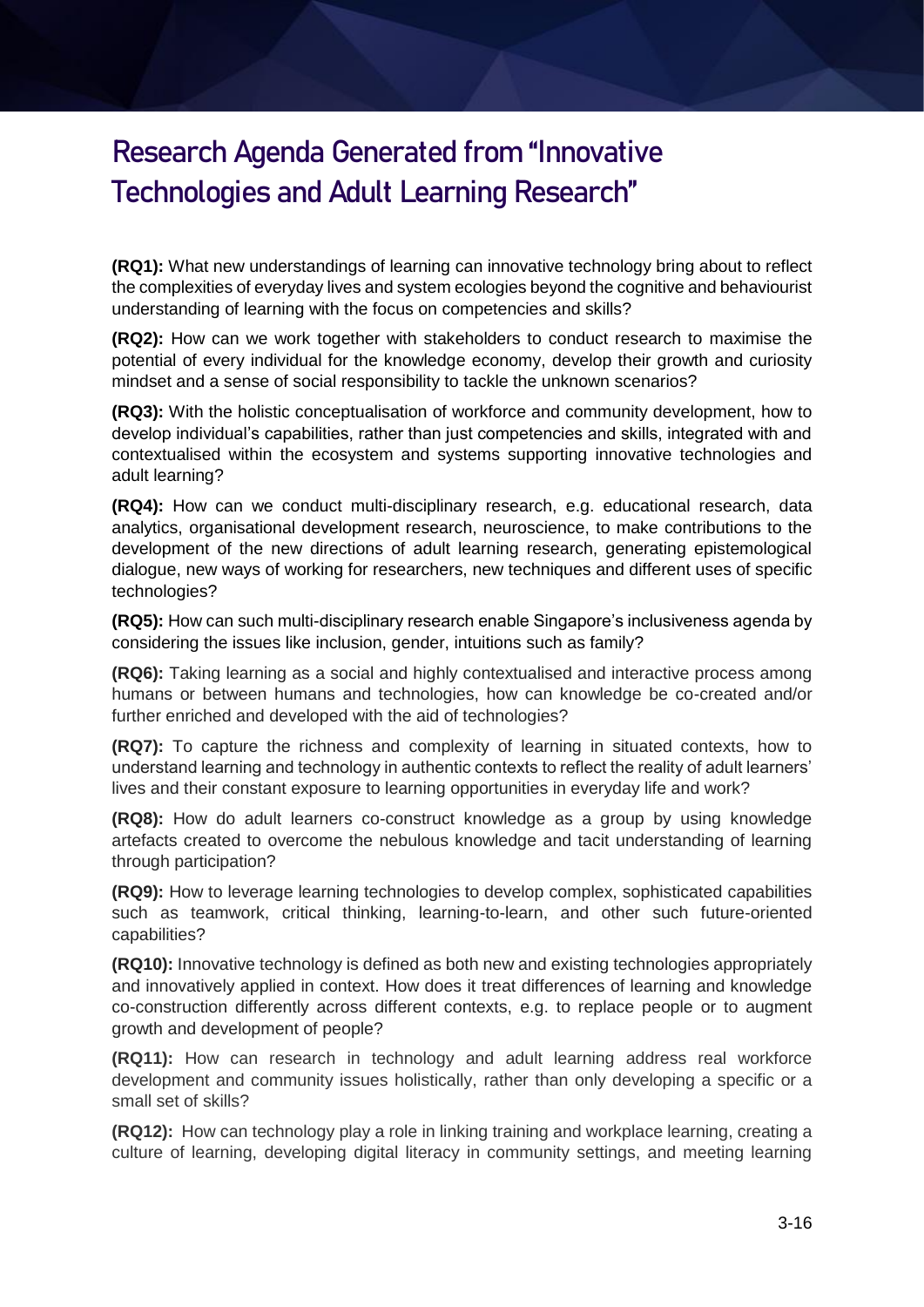processes of different generations by using a multi-disciplinary approach and stakeholder engagement?

**(RQ13):** How can policy bodies, educational institutions and providers of adult learning, educators, technology designers, professional bodies and licencing bodies work together ecologically to contribute to the research design and the capability development of the adult education sector?

**(RQ14):** In the context of using technology for adult education, how can we engage various stakeholders in the research and policy-making processes to achieve a delicate balance between top-down direction and ground-up organic development?

**(RQ15):** How are educational institutions changing with the use of technology to support their relations with industry, learning in and across multiple spaces? What are the implications of these changes for the required capabilities of educators, labour relations and policies, and the culture and structure of the institutions?

**(RQ16):** Defined as socially constructed and negotiated, how is technology used to develop realistic accounts that are context-rich, capturing conflicts and politics that underpin the design, use, challenges and possibilities of technology in and across the multiple contexts of adult lives?

**(RQ17):** It is recommended therefore that NRF fund a regular international conference for adult learning researchers that is deliberately cross-disciplinary, and that addresses each of the four strands identified by FoALR, and that in conceptualising such a conference, that consideration be given to related conferences in the field.

**(RQ18):** How can we conduct collaborative and participatory research with things and people involved/affected/impacted in recognition with the distributed nature of knowledge and human agency with given opportunities and supportive conditions?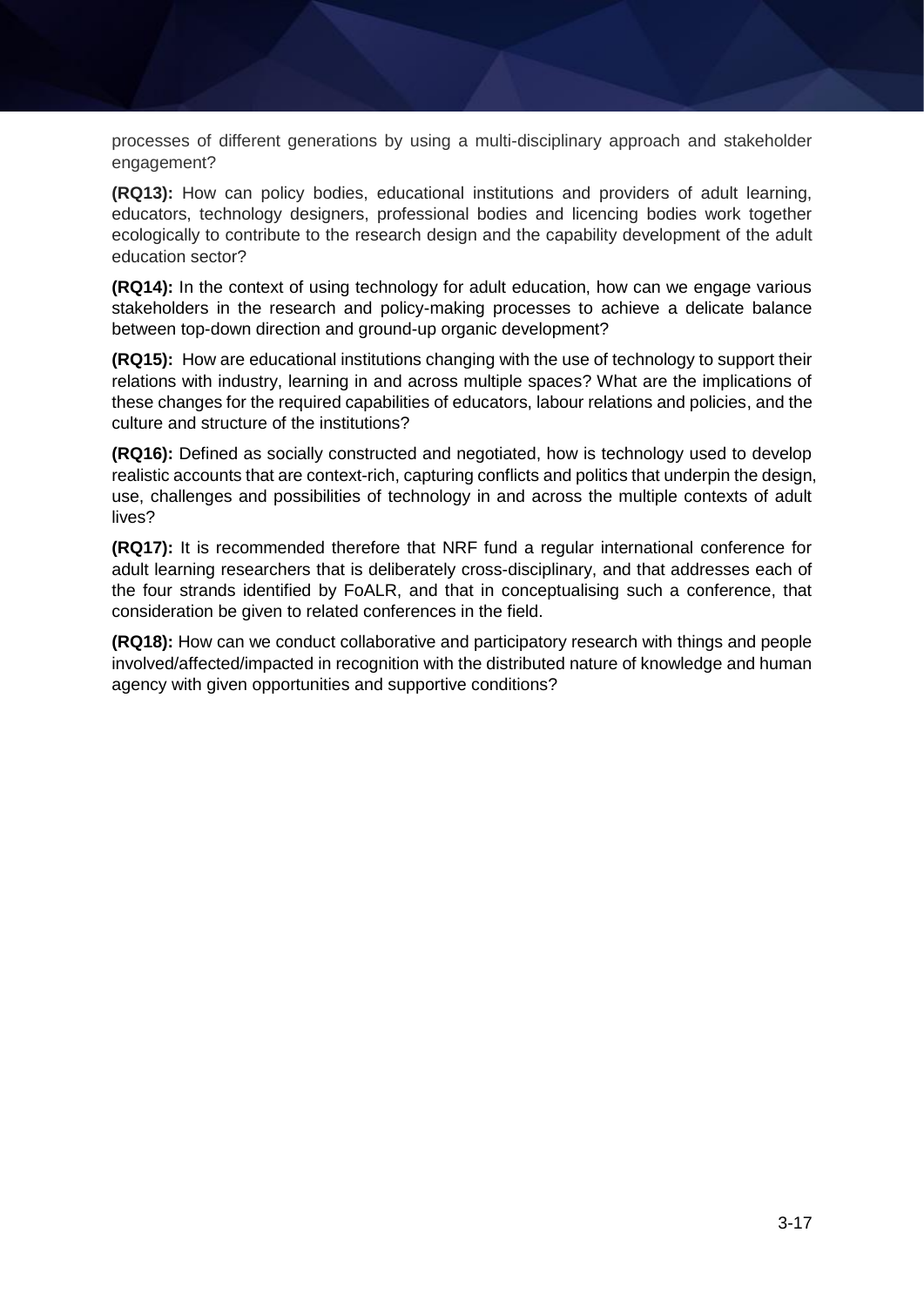### **References**

- Ausburn, L. J. (2004). Design components most valued by adult learners in blended online education environments: An American perspective. *Educational Media International*, 41(4), 327-337
- Bi, X. F., Bound, H., Mohemad, F., Cai, V., & Chuen K. H. (2020, forthcoming). Understanding adult learners' sense-making to inform pedagogical innovations in blended learning. Singapore: Institute for Adult Learning, Singapore University of Social Sciences.
- Bound, H., Chia, A., & Karmel, A. (2016). Assessment for the changing nature of work. Singapore: Institute for Adult Learning (IAL).
- Bound, H., Sadik, S., Evans, K., & Karmel, A. (2018). *How non-permanent workers learn and develop challenges and opportunities.* London: Routledge.
- Bound, H., Tan, S. C., Chow, A., Wang, X., & Chuen, K. H. (2019). Dialogical teaching Investigating awareness of inquiry and knowledge co-construction among adult learners engaged in dialogic inquiry and knowledge (co)construction. Singapore: Institute for Adult Learning (IAL).
- Bronfenbrenner, U. (1994). Ecological models of human development. In T. Husen & T. N. Postlethwaite (Eds.), *International Encyclopedia of Education*, 2nd ed., Vol. 3 (pp. 1643– 1647). Oxford, England: Pergamon Press.
- Carr-Chellman, A. A. (1998). Systemic change: critically reviewing the literature. Educational Research and Evaluation: *An International Journal on Theory and Practice, 4*(4), 369– 394.
- Chen, Z. (2019). Overview of Singapore TAE Sector Baseline Information to Support TAE ITM. Presentation to SSG, SMM 15 May 2019. Singapore.
- Collins, A., & Halverson, R. (2010). The second educational revolution: Rethinking education in the age of technology. *Journal of Computer Assisted Learning, 26*(1), 18–27.
- Chua, Y. H. V., Dauwels, J., & Tan, S. C. (2019). EduBrowser: A multi-modal automated monitoring system for co-located collaborative learning. The 8th International Workshop on Learning Technology for Education Challenges, 15-18 July, Spain.
- European Commission. (2013). 'Opening up education': Innovative teaching and learning for all through new technologies and open educational resources. Retrieved from http://ec.europa.eu/education/news/doc/openingcom\_en.pdf
- Fullan, M. (2015). Leadership from the middle: a system strategy. *Education Canada, 55*(4), 22–25.
- Grunwald Associates (2010). Schools and the internet. Retrieved from http://grunwald.com/surveys/si/index.php.
- Hatlevik, O. E., Guðmundsdóttir, G. B., & Loi, M. (2015). Digital diversity among upper secondary students: A multilevel analysis of the relationship between cultural capital, selfefficacy, strategic use of information and digital competence. *Computers & Education, 81,* 345-353.
- Israel, B., Eng, E., Schulz, A. & Parker, E. (2005). Introduction to methods in community-based participatory research for health. In B. Israel, E. Eng, A. Schulz, and E. Parker, (Eds).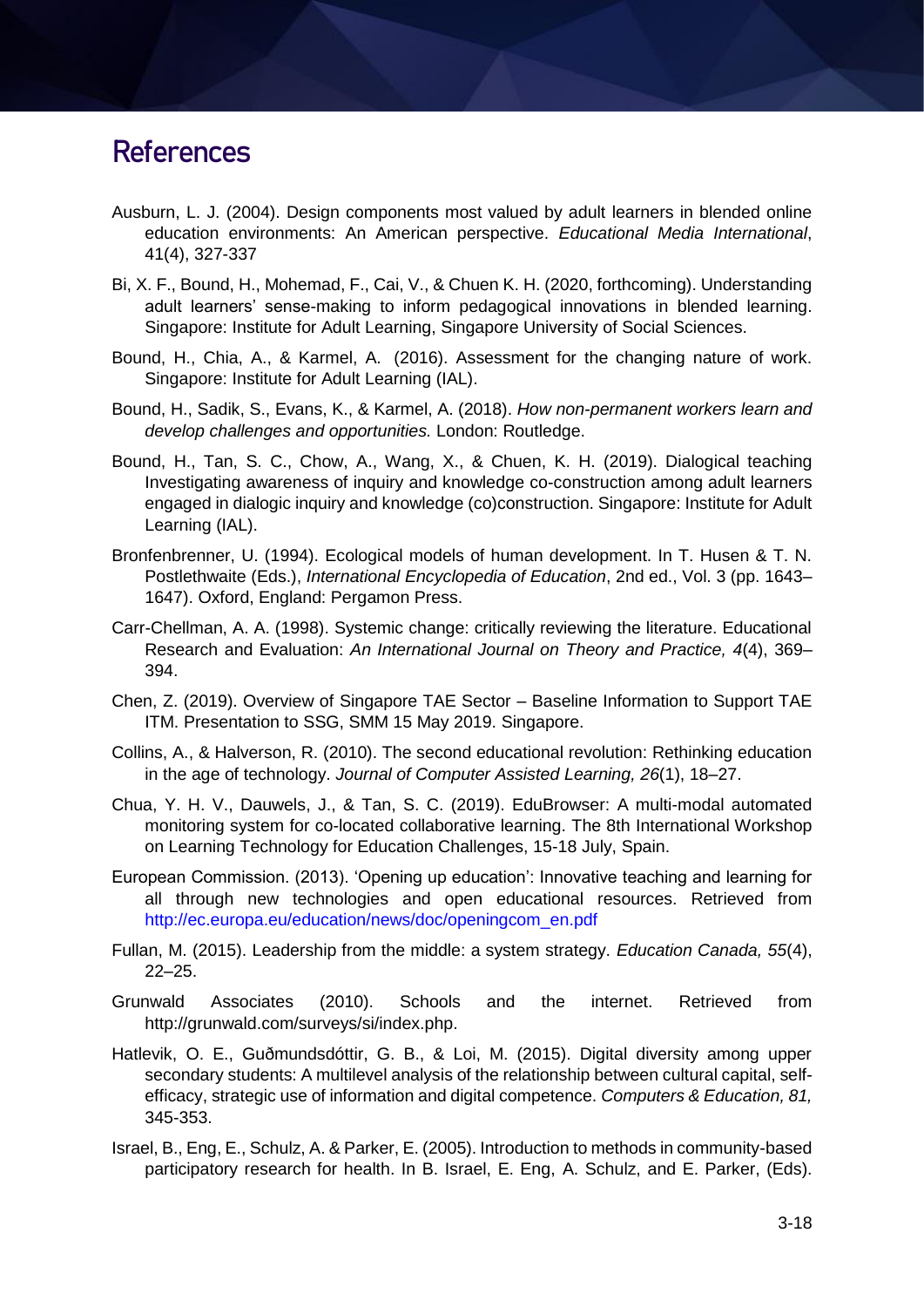*Methods in Community-based participatory research for health (pp.3-26). San Francisco:* Jossey-Boss.

- Jason, L., Keys, C., Saurez-Balcazar, Y., Taylor, R., & Davis, M. (Eds.). (2004). *Participatory community research: Theories and methods in action.* Washington, DC: American Psychological Association.
- Kahle, D. (2010). Designing open education technology. In T. Iiyoshi, & M. S. V. Kumar, (Eds.), *Opening up education: The collective advancement of education through open technology, open content and open knowledge*. Cambridge: The MIT Press. Retrieved from http://mitpress.mit.edu/sites/default/files/titles/content/9780262515016\_Open\_Access\_E dition.pdf
- Kemmis, S., & McTaggart, R. (2000). Participatory action research. In N. K. Denzin & Y. S. Lincoln (Eds.) *Handbook of qualitative research* (pp.567-605). Thousand Oaks, CA: SAGE.
- Kirkwood, A., & Price, L. (2014). Technology-enhanced learning and teaching in higher education: what is 'enhanced' and how do we know? A critical literature review. *Learning, Media and Technology, 39*(1) pp. 6–36.
- Kwek, D., Hung, D., Koh, T. S., & Tan, J. (2017). *OER-CRPP Innovations for Pedagogical Change: 5 Lessons*. Singapore: National Institute of Education.
- Lave, J., & Wenger, E. (1991). *Situated learning: Legitimate peripheral participation.* Cambridge: Cambridge University Press.
- Lee, A. V. Y., & Tan, S. C. (2017). Promising ideas for collective advancement of communal knowledge using temporal analytics and cluster analysis. *Journal of Learning Analytics, 4*(3), 76-101.
- Lee, V. Y. A., & Tan, S. C. (2017). Understanding idea flow: Applying learning analytics in discourse. *Learning: Research & Practice, 3*(1), 12-29.
- McNeil, E. (2016, May). Teachers Like Technology in the Classroom, But Few Think It's Well Integrated. The contract of the Retrieved contract in the from the from the from the from the from the from the state of the from the state of the state of the state of the state of the state of the state of the state of t https://blogs.edweek.org/teachers/teaching\_now/2016/05/technology\_impacts\_classroo m\_instruction.html
- Ng, P. T. (2010). Educational technology management approach: the case of Singapore's ICT Masterplan Three. *Human Systems Management, 29*, 177–187.
- North, D. C. (1990). *Institutions, institutional change and economic performance*. Cambridge, MA, Cambridge University Press.
- Nesbit, J., Belfer, K., & Vargo, J. (2002). "A convergent participation model for evaluation of learning objects." *Canadian Journal of Learning and Technology/La revue canadienne de l'apprentissage et de la technologie* 28.3.
- Nübler, I. (2016). New technologies: A jobless future or golden age of job creation? ILO Research Department Working Paper No.13. International Labour Office.
- Paavola, S., & Hakkarainen, K. (2005). The knowledge creation metaphor—An emergent epistemological approach to learning. *Science & Education, 14*, 535–557.
- Rushbrook, P. (2015). Preparing Singapore's Adult Educators for workplace learning: Rethinking the novice to expert metaphor. In H. Bound and P. Rushbrook, *Towards a new*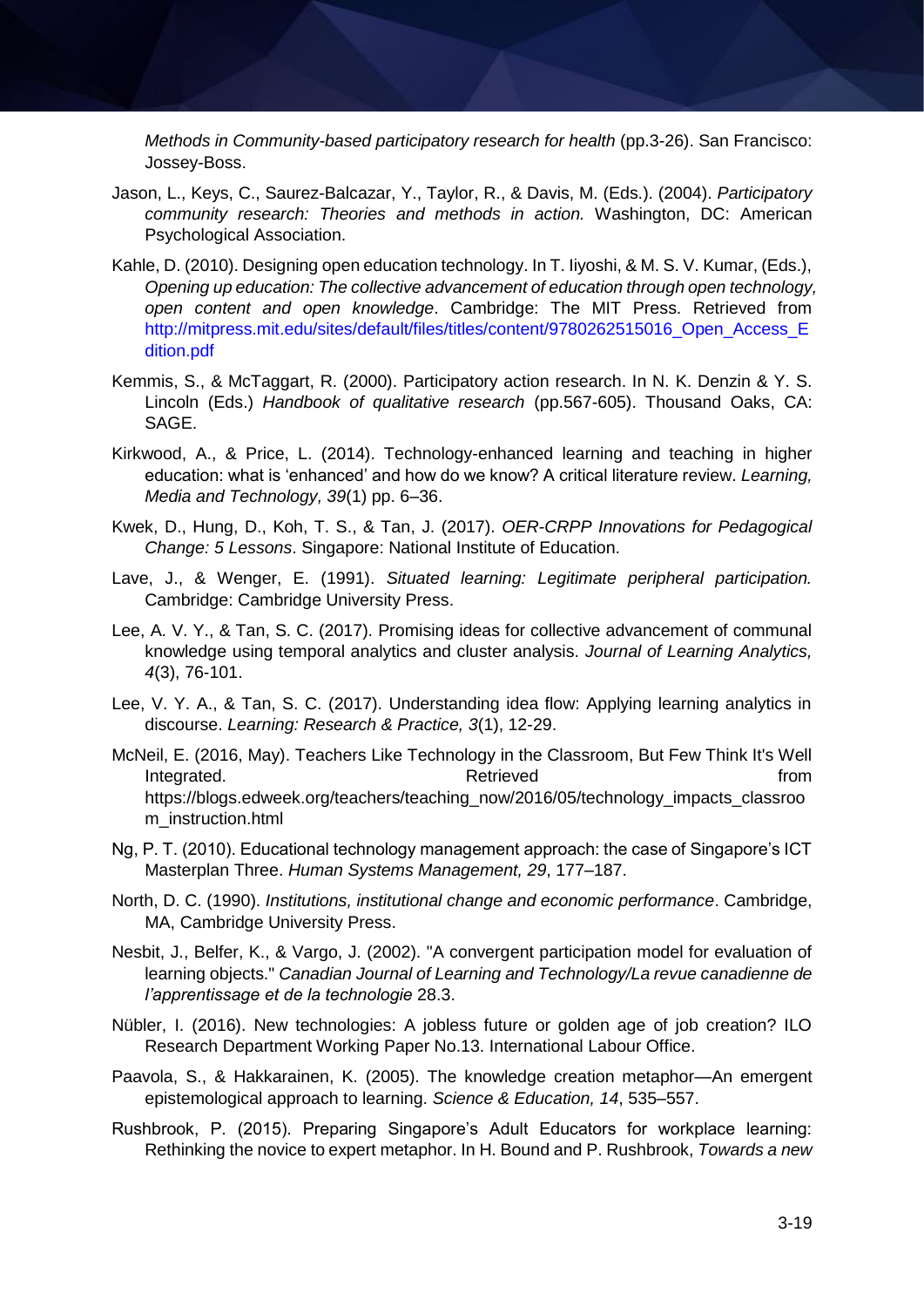*understanding of workplace learning* (pp. 154-170). Singapore: Institute for Adult Learning.

- Sawchuk, P. (2019). Symposium 2: Exploring convergence and differences in theorizing learning in, for, and with work continued from RWL10. Henning Olsen, Peter Sawchuk and Helen Bound. RWL 11, 24-26 July, 2019. Justus Liebig Universität Giessen, Germany.
- Scardamalia, M., & Bereiter, C. (2014). Knowledge building: Theory, pedagogy, and technology. In R. K. Sawyer (Ed.), *The Cambridge handbook of the learning sciences (2nd Ed., pp. 397-417)*. New York: Cambridge University Press.
- Scriven, M. (1974). Pros and cons about goal-free evaluation. In W. J. Popham (Ed.), *Evaluation in education: Current applications* (pp. 34- 67). Berkeley, CA: McCutchan Publishing Corporation.
- Selwyn, N. (2010). Looking beyond learning: notes towards the critical study of educational technology. *Journal of Computer Assisted Learning* [https://doi.org/10.1111/j.1365-](https://doi.org/10.1111/j.1365-2729.2009.00338.x%20Accessed%209%20August%2022019) [2729.2009.00338.x Accessed 9 August 22019](https://doi.org/10.1111/j.1365-2729.2009.00338.x%20Accessed%209%20August%2022019)
- Selwyn, N., & Gorard, S. (2003). Reality bytes: Examining the rhetoric of widening educational participation via ICT. *British Journal of Educational Technology, 34*(2), 169–181.
- Selwyn, N., & Gorard, S. (2004). Exploring the role in ICT in facilitating adult informal learning. Education, *Communication & Information, 4*(2/3), 293–310.
- Sen, A. (1999). *Development as Freedom*. Oxford University Press: New York.
- Sfard, A. (1998). On two metaphors for learning and the dangers of choosing just one. *Educational Researcher, 27*(2), 4–13.
- Siemens, G. (2004). Connectivism: A learning theory for a digital age, Retrieved fro[m](http://www.elearnspace.org/Articles/connectivism.htm) [http://www.elearnspace.org/Articles/connectivism.htm.](http://www.elearnspace.org/Articles/connectivism.htm)
- Stack, S., & Bound, H. (2012). Exploring new approaches to professional learning: Deepening pedagogical understanding of Singapore CET trainers through meta-cognition and practitioner-based research. Singapore: Institute for Adult Learning.
- Stufflebeam, D. (2003). The CIPP model for evaluation. In T. Kellaghan & D. Stufflebeam (Eds.), *International handbook of educational evaluation*, 9, pp. 31-62. Netherlands: Springer.
- Tan, S. C., & Tan, Y. H. (2014). Perspectives of knowledge creation and implications for education. In S. C. Tan, H. J. So, & J. Yeo (Eds.), *Knowledge creation in education* (pp. 11-34). Singapore: Springer.
- Tan, S. C. (2017). Technologies for adult and lifelong learning. In M., S. Webb, J. Holford, R. Waller & P. Jarvis (Eds.), *Palgrave international handbook on adult and lifelong education and learning* (pp. 917-937). Hampshire: Palgrave MacMillan.
- Tan, S. C., Cheah, H. M., Chen, W. L., & Choy, D. (2017). *Pushing the frontier: A cohesive system-wide approach to integrating ICT into education.* Singapore: Springer.
- Tuamsuk, K., & Subramaniam, M. (2017). The current state and influential factors in the development of digital literacy in Thailand's higher education. *Information and Learning Science, 118*(5/6), 235-251.
- Whyte, W. (1991). *Participatory action research*. Thousand Oaks, CA: SAGE.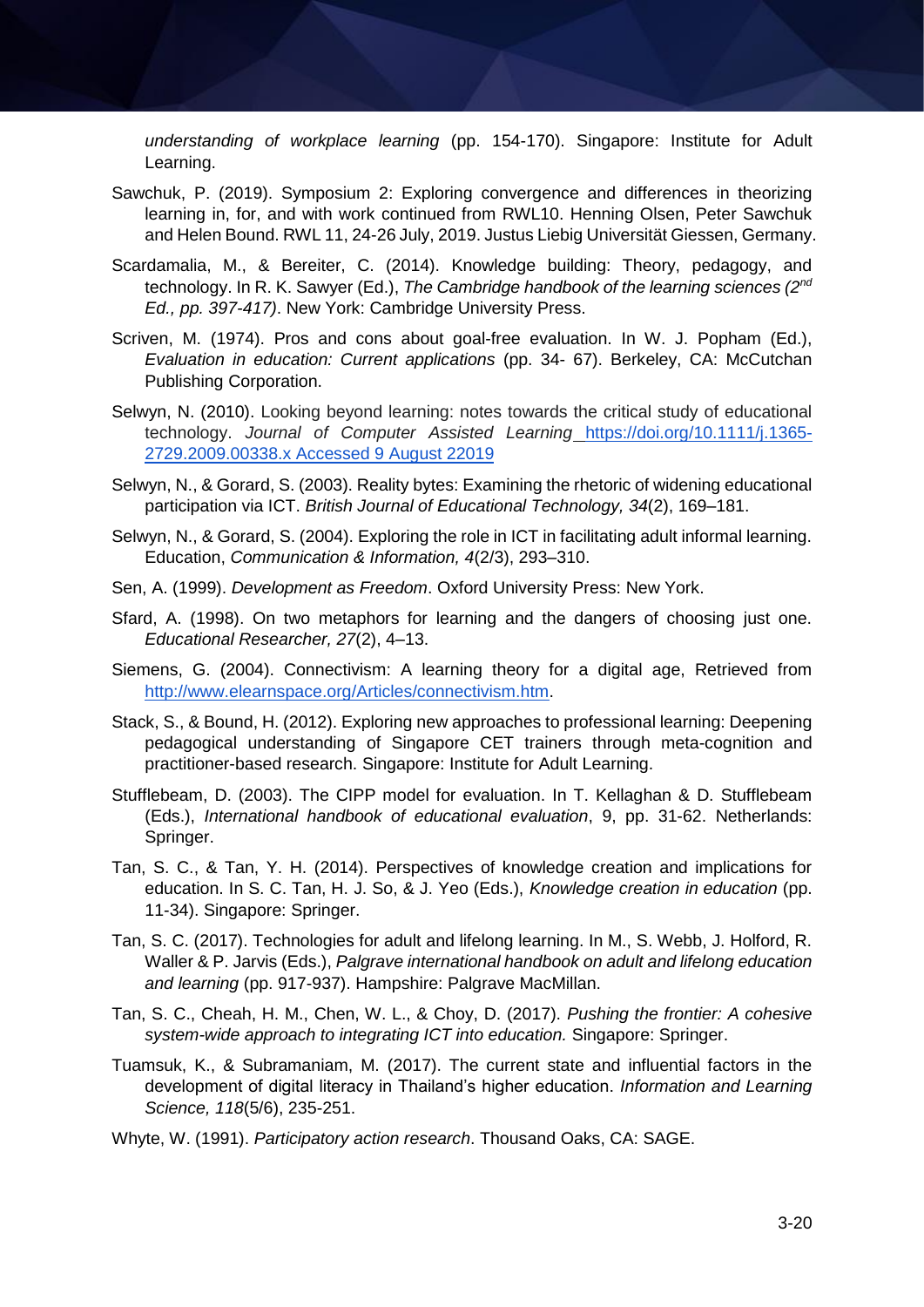# **Appendix 3-A: Examples of how advanced technologies can be leveraged for innovative learning**

The following are indicative examples of how the advanced technologies of AI, education data mining, learning analytics and extended reality can be leveraged to enable potential innovative transformation of learning.

### Example 1: Use of educational data mining and learning analytics as feedback to enhance deep learning

The field of multimodal analytics to expand learner modelling beyond explicit student answers, by measuring non-verbal signals as well as environmental information, is leveraging hardware advances in sensors, development of algorithms to process massive amounts of data, and blending multiple data streams from sensors, recording devices and digital learning environments. Chua, Dauwels and Tan (2019) reported how a multi-modal automated monitoring system was developed to study co-located collaborative learning. With the advancement of technologies comes the need for new methodological approaches and new analytical techniques that advance research in the sub-field of innovative technologies for adult learning. For instance, Lee and Tan (2017a, b) developed network analysis techniques to examine students' ideas in online forums and identify ideas that are promising to the ongoing discussion. Additionally, analytical processes, such as predictive learning analytics, can be used for different purposes, enabled by technological advances, such as in identifying and measuring patterns in learning data and extrapolating future behaviours. It empowers adult learners as they progress through online training, and allows them to be self-regulated in order to solidify their learning and develop positive habits that will carry over into their daily work tasks.

### Example 2: Nudged situational learning

The use of ICT to optimise self-directed learning by connecting like-context (like-minded, likeaged and co-located) people together in their learning:

The future of adult learning will need to cater to a diverse cohort of individuals distributed over a wide spectrum of ages, abilities, languages and contexts. In common, they will all need to seek upskilling and meaningful, deliberate experiences to enrich their technical and/or soft skills. They will not likely be sitting in the classroom, or report back to a tertiary physical institution to continue their learning journey.

AI and the centralisation of data collection through the ubiquity of mobile apps offer a key service provision as a platform for monitoring and facilitating learning experiences. We take inspiration from other areas where casual, temporally spaced facilitation has been key, such as in meditation (e.g. Calm, Headspace) and transportation (e.g. Uber, Grab). Through collaborative filtering and user modelling, AI can help connect like-context (like-minded, likeaged and co-located) cohorts of individuals, injected with suitable diversity requirements, together in their learning. Specific areas to be explored include:

What social groupings (if any) aid adult learning?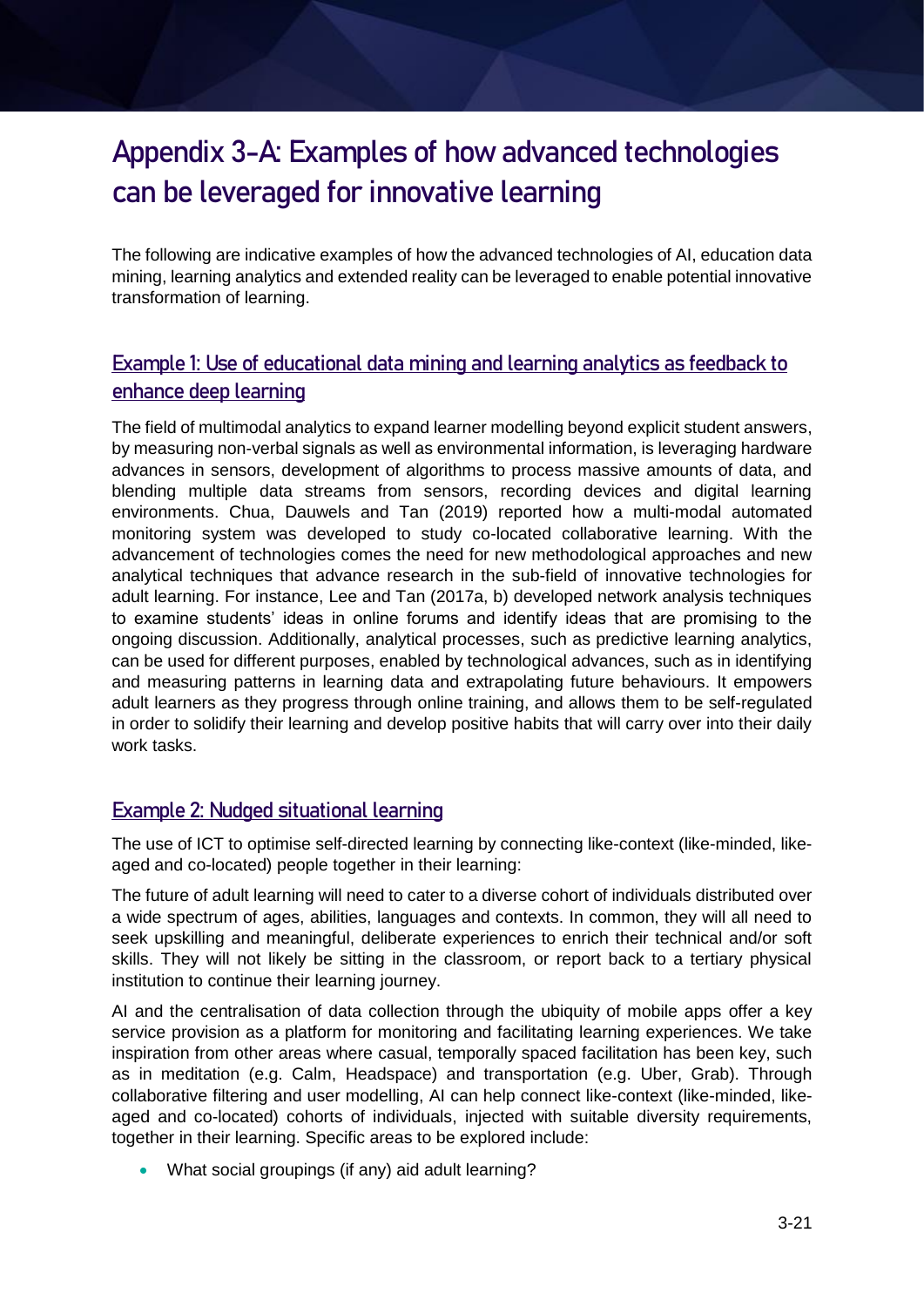- What nudging or concentration techniques facilitate learning?
- What user-provided data needs to be gathered to complement data already being collected?
- What skills and courses provide a clear and meaningful pathway for adult learners?
- What AI techniques can provide useful recommendations and better modelling of such learners?
- How can AI techniques recommend groupings (peers, teacher-student) that end with meaningful, long-term experiences between individuals (digital kinship, social engineering).

For adult learners, time management and the fragmentation of responsibilities over the day imply that contextually aware nudging can help strategise and provide timely reminders for adults to continue to invest in their reskilling efforts.

### Example 3: Enhancing career advancement and employability with AI

**Actively learning to reskill.** How can AI assist an individual to actively learn to reskill himself/herself based on the individual's interest, passion, time and schedule; the match of the individual's capability to the course's pre-requisites (without overwhelming him/her); the individual's needs to succeed in getting his/her dream job; the effectiveness of the course (and course instructors) to the individual's future career and job prospects; the cost and availability of the courses; future trends in workforce demands/needs; among others? The key is minimum effort, maximum gain. When AI recommends a course or article/book to read, can it better inform and explain to an individual of its impact on their future career and job prospects (e.g. expected salary, prospective companies, success stories) locally and internationally?

**Trends drive the power of masses.** How can AI learn to automatically identify future trends in the local and international workforce demands/needs as well as growing interests of the masses to recommend the formation of self-sustaining, self-help communities of educators and learners? The key here is not to allow AI to replace, but rather to augment possibilities; the human touch is important for learners.

### Example 4: Extended reality for adult learners

Extended reality (XR) is the umbrella term for virtual, augmented and mixed reality, encompassing the spectrum of real and virtual environments. The benefits are through the creation of situated learning experiences via simulation, and the development of visualisations or virtual worlds for experiential and embodied learning that would otherwise not exist. This is an example where debriefing capabilities of the facilitators are critical; such capabilities that are needed for effective use of the technology for learning should not be assumed, but built into research design. A similar approach is required, whatever the technology — e.g. XR.

XR overcomes the limits of dangerous environments, physical inaccessibility, time and history, and ethical situations; e.g., simulating chemical plant processes, flying through the solar system, a historical period or a simulating medical procedure on a virtual patient.